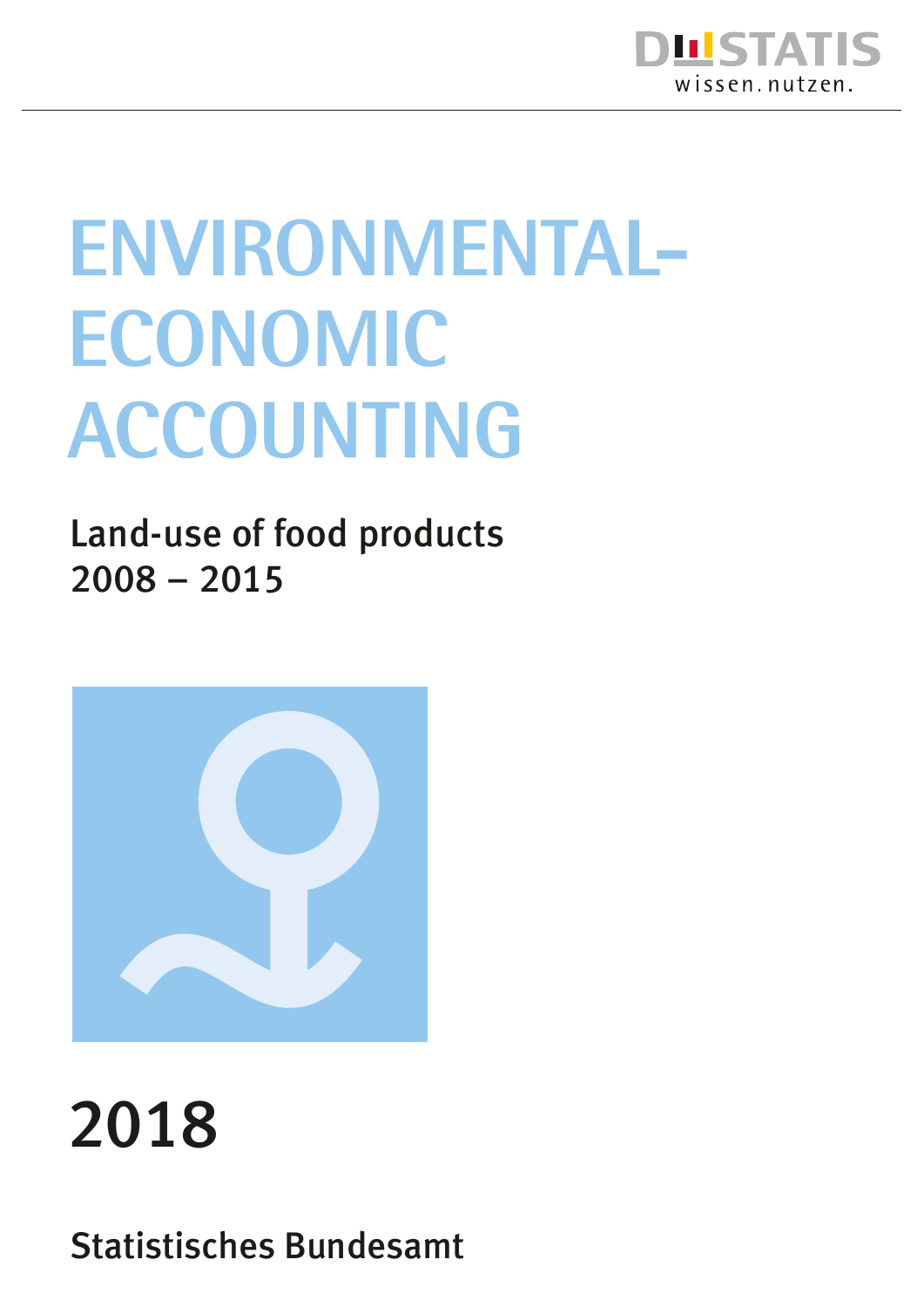Published by: Statistisches Bundesamt (Destatis) / Federal Statistical Office (Destatis)

Homepage: www.destatis.de

Authors: Helmut Mayer, Marc Schuh, Christine Flachmann

You may contact us at www.destatis.de/contact

Central Information Service Phone.: +49 (0) 611 / 75 24 05

This study was promoted by a research project of the Federal Environmental Office (Umweltbundesamt, Berlin) and subsidized by Federal funds: "Globale Umweltinans pruchnahme durch Produktion, Konsum und Importe" (FKZ 3716 12 1051)

Periodicity: irregular Published on 23. February 2018 Order number: 5851304-15900-4 [PDF]



© Statistisches Bundesamt (Destatis), 2018

Reproduction and distribution, also of parts, are permitted provided that the source is mentioned.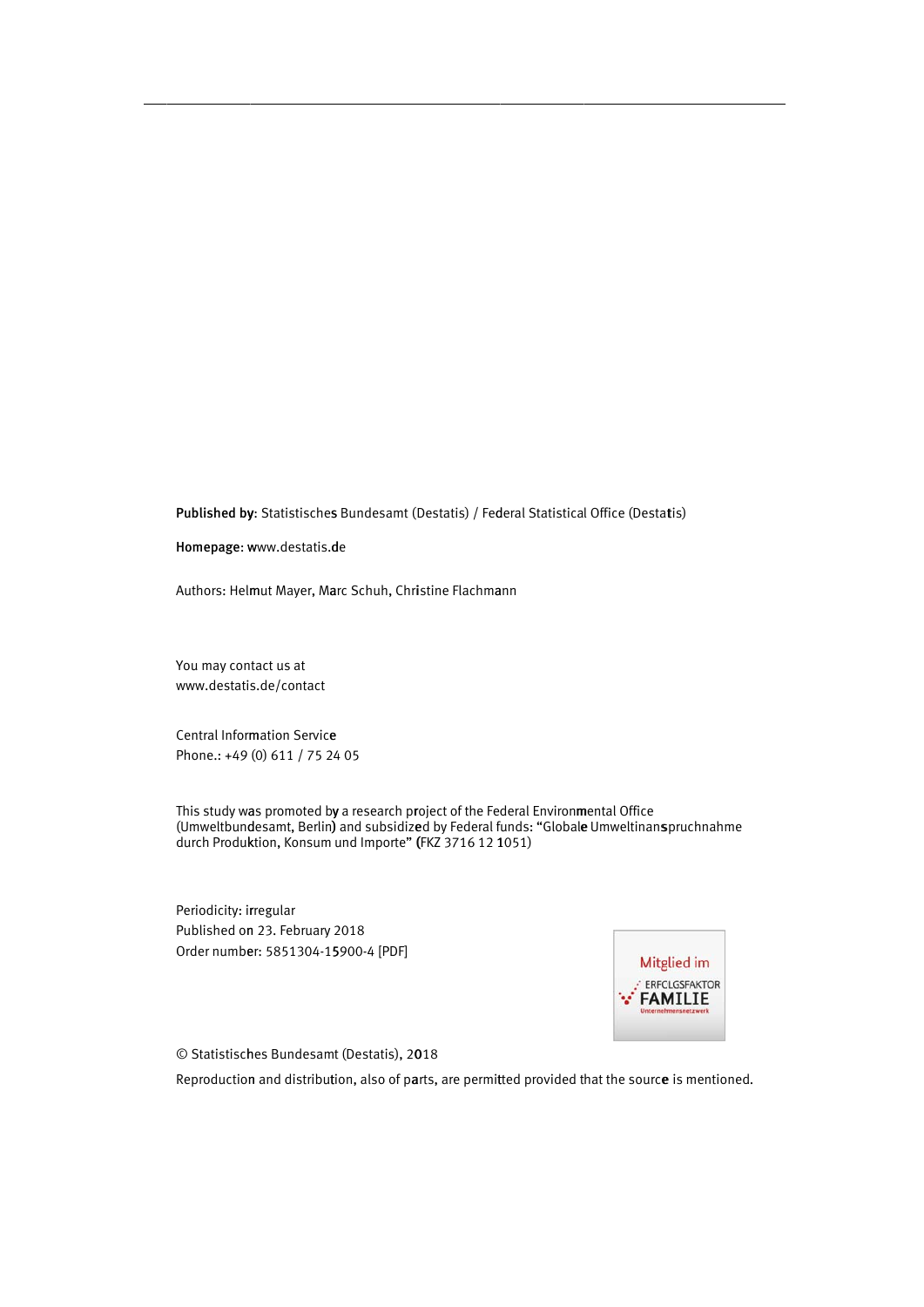# **Contents**

|                |               |                                                      | 6              |
|----------------|---------------|------------------------------------------------------|----------------|
| $\mathbf{1}$   |               | Land-use for food of plant and animal origin         | 7              |
|                | 1.1           | Agricultural land - domestic and abroad              | $\overline{7}$ |
|                | $1.2^{\circ}$ |                                                      | 9              |
| $\overline{2}$ |               |                                                      | 10             |
|                | 2.1           |                                                      | 10             |
|                | 2.2           | Land-use of products of animal origin                | 12             |
|                | 2.3           | Land-use of domestic production, imports and exports | 13             |
|                | $2.4^{\circ}$ |                                                      | 14             |
| 3              |               |                                                      | 15             |
|                | 3.1           |                                                      | 15             |
|                | 3.2           |                                                      | 16             |
|                | 3.3           |                                                      | 22             |
|                | 3.4           |                                                      | 26             |
|                | 3.5           |                                                      | 27             |
|                | 3.6           |                                                      | 29             |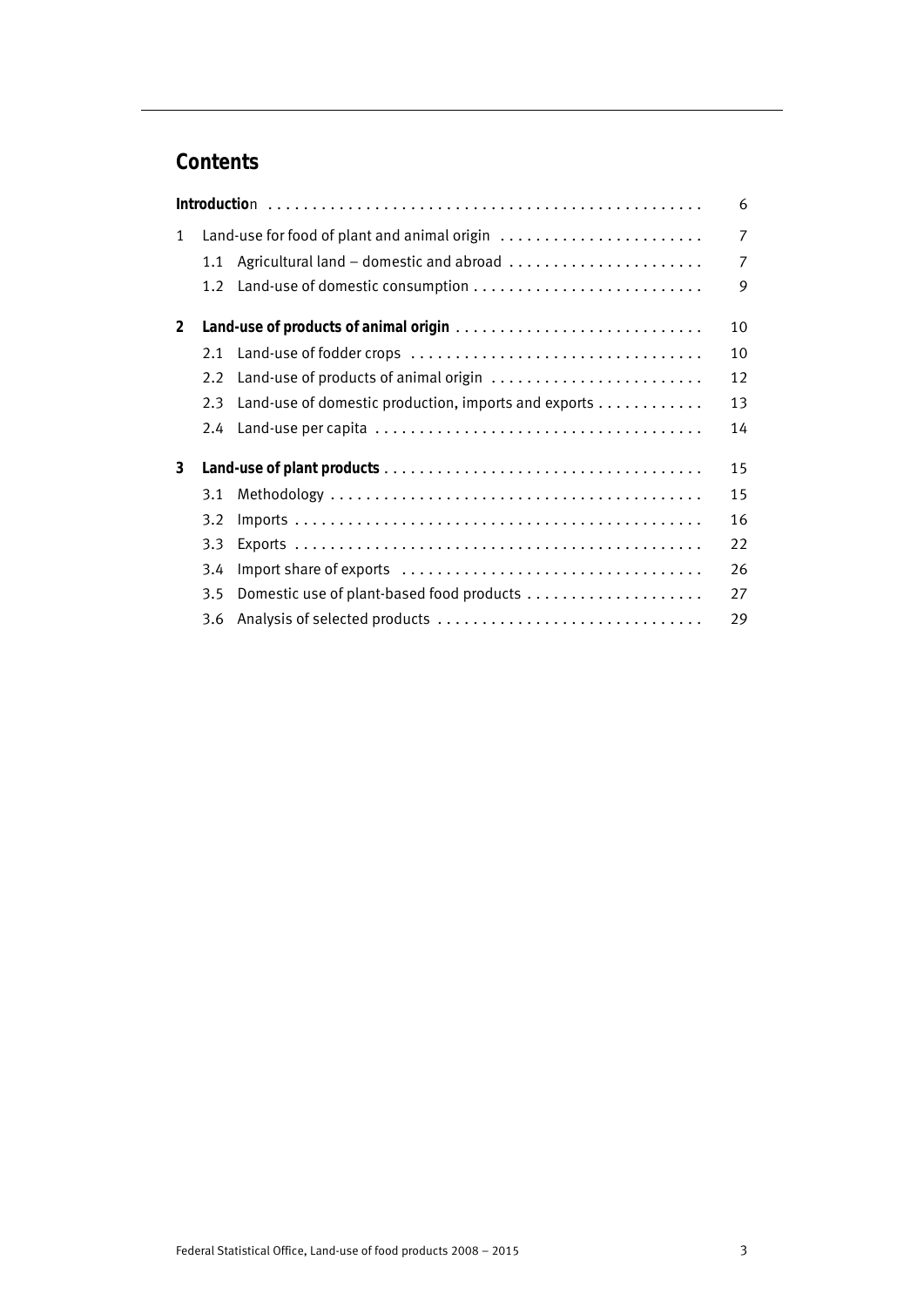### **List of tables**

| Table 1  | Land-use - domestic and abroad - for food products of                                                            | 8  |
|----------|------------------------------------------------------------------------------------------------------------------|----|
| Table 2  | Land-use for nutritional purposes, exports and domestic<br>consumption                                           | 9  |
| Table 3  | Feed consumption by livestock and related land-use                                                               | 10 |
| Table 4  | Fodder and land-use by region of origin                                                                          | 12 |
| Table 5  | Land-use of products of animal origin for domestic production,<br>imports, exports and domestic consumption 2015 | 13 |
| Table 6  | Land-use in $m^2$ per capita for products of animal origin $-$                                                   | 14 |
| Table 7  | Import volumes of crop products according chapters of                                                            | 16 |
| Table 8  | Land-use of imported crop products according to trade<br>statistic chapters                                      | 17 |
| Table 9  | Import volume of crop products by supplying country $\dots$ .                                                    | 19 |
| Table 10 | Land-use of crop products by growing countries                                                                   | 20 |
| Table 11 | Land-use of crop products by product families 2015                                                               | 21 |
| Table 12 | Exports of plant products by trade statistics chapters                                                           | 22 |
| Table 13 | Land-use of plant product exports by trade statistics                                                            | 23 |
| Table 14 | Export volume of crop products by countries of destination                                                       | 24 |
| Table 15 | Land-use of exported crop products by product family 2015.                                                       | 25 |
| Table 16 |                                                                                                                  | 29 |
| Table 17 | Area coefficient of chocolate                                                                                    | 29 |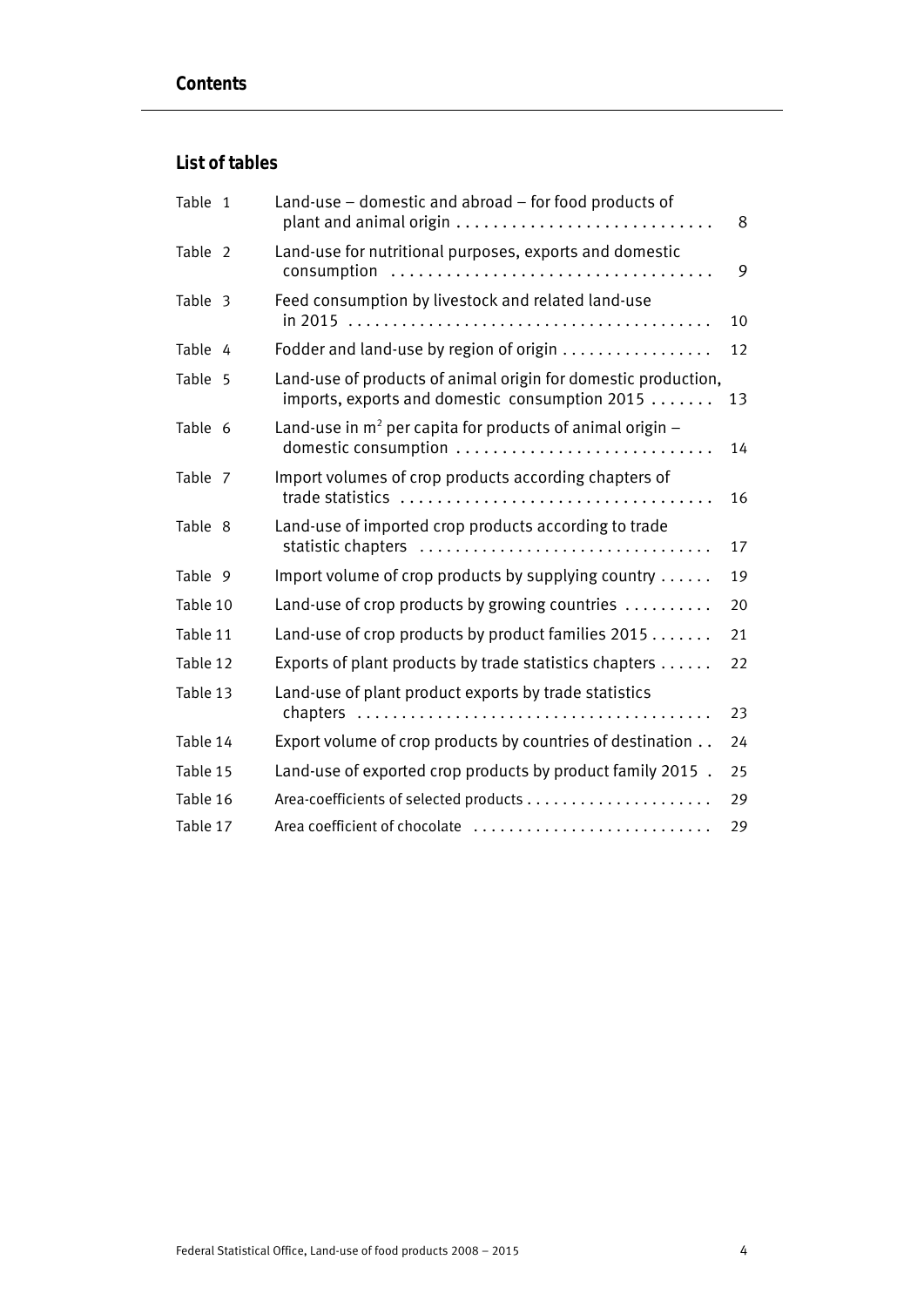### **List of figures**

| Figure    | 1   | Domestic agricultural land by type of use in 2015 $\ldots$                                                         | 7  |
|-----------|-----|--------------------------------------------------------------------------------------------------------------------|----|
| Figure    | 2   | Land used for domestically produced fodder and for<br>imported feed 2015                                           | 11 |
| Figure    | 3   | Land-use of domestic production and imports of fodder<br>and imports and exports of food products of animal origin | 14 |
| Figure    | 4   | Land-use of imported crop products by processing stages $\dots$                                                    | 17 |
| Figure    | - 5 | Land-use of imports by land categories 2015                                                                        | 18 |
| Figure    | 6   | Land-use of imported products of plant origin by                                                                   | 21 |
| Figure 7  |     | Land-use of exports by processing stages                                                                           | 23 |
| Figure    | - 8 | Land-use of exports of plant based food products 2015                                                              | 26 |
| Figure 9  |     | Import share of exports                                                                                            | 27 |
| Figure 10 |     | Land-use of domestic consumption of food products                                                                  | 28 |
| Figure 11 |     | Land-use of imports intended for domestic use by food                                                              | 28 |

#### **List of abbreviations**

- mn = Million
- ha = Hectare
- kg = Kilogram
- $g = Gramm$
- $t = tons$
- $m^2$  = Square meter
- Kcal = Kilocalorie
- % = Percentage
- $X =$  Entry blocked, because statement not plausible.
- FAO = Food and Agricultural Organization of the United Nations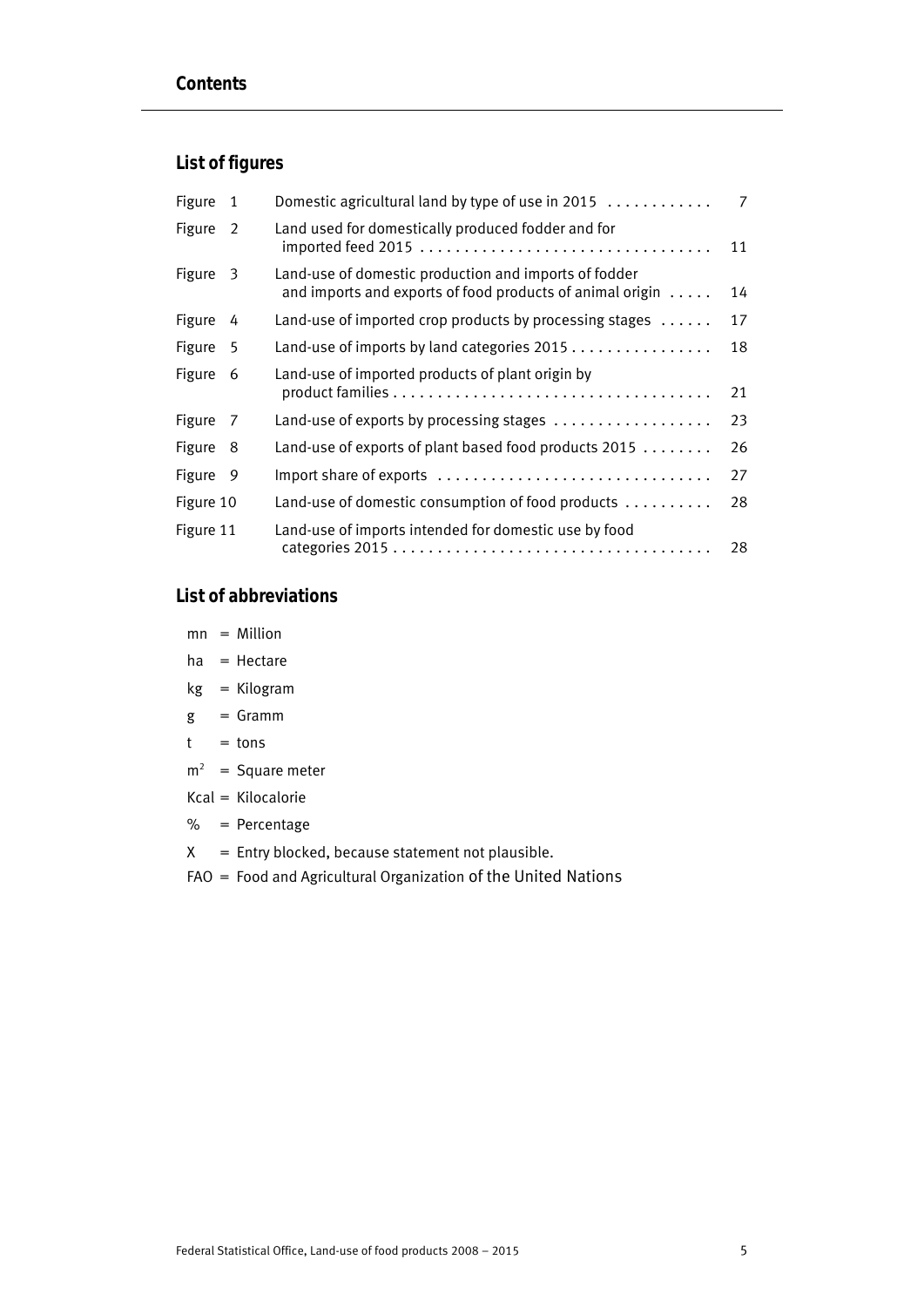# **Introduction**

Worldwide agricultural land is increasingly becoming a scarce resource. The main reasons are:

- Rapid global population growth resulting in higher demand for food.
- Increased energy crop cultivation requiring more agricultural land.
- Changes in nutritional habits increasing the consumption of luxury foods such as coffee and chocolate, fast food with high land use.
- A growing dietary share of animal proteins and fats requires a higher land use than a plant-based diet.

Industrial farming in Germany is leading to increased land use in foreign countries. On the one hand rising exports of agricultural goods and food products cause a higher demand for imported agricultural raw materials, which are used to produce these exports. This particularly concerns exports of animal products, especially meat, milk and dairy products. On the other hand domestic fattening farms and dairy farms use increasingly imported protein to feed the livestock.

Increased exports also require more domestic land. In addition more and more land is used to cultivate energy crop, leaving less land available for growing domestically consumed food products. This "gap" was partly compensated by increased land-use abroad.

Cultivating agricultural raw materials like oil seeds and fruits abroad often has high environmental impacts, such as slash-and-burn practices and high pesticide and industrial fertilizers use. Slash-and-burn-practices produce large volumes of harmful greenhouse gases. Additionally, they cause a high loss of species in the rain forest. Besides these environmental impacts the focus on export-oriented agriculture results in severe social problems such as the marginalization of small farmers.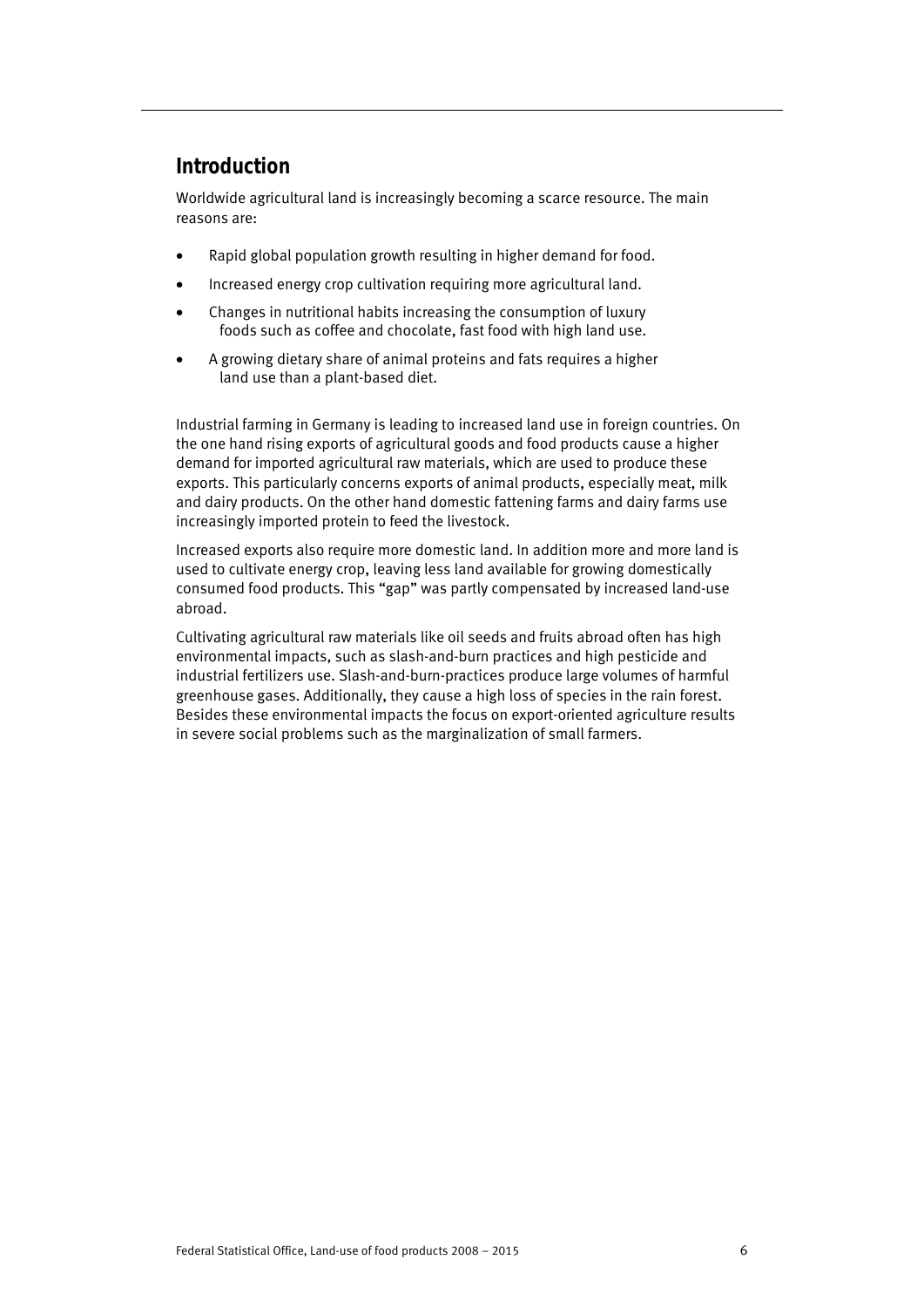# **1 Land-use for food of plant and animal origin**

#### **1.1 Agricultural land – domestic and abroad**

**Increasing land-use of imports and exports of food of plant and animal origin** 

Agricultural land is used for growing food products and other agricultural raw materials like energy crops. Land for food products can be divided in "land used for products of animal origin" and "land used for products of plant origin".

The basis for calculating land-use of imports and exports of food products is the foreign trade statistics, which collects data on the volume of imports and exports. In a computational model data on the land used for agricultural raw materials is determined. In this model imports and exports of fodder are allocated to the category "animal origin".

In 2015, agricultural land in Germany totaled to 16.7 million ha (cf. table 1), of which 14.2 million ha were used for nutritional purposes: 9.6 million ha for growing fodder and 4.6 million ha for plant based food products. In 2008 land used for nutritional purposes was 14.9 million ha. This corresponds to a decrease of 5.1 %. This decrease affects both land used for plant based food crops (– 8.7 %) as well as land used for fodder crops  $(-3.3\%)$ .

In 2015 57.3% of total domestic land area was used for growing fodder plants, 27.3 % for cultivating vegetable based food crops and 11.7% for growing energy plants. (cf. figure 1).

#### Figure 1 **Domestic agricultural land by type of use in 2015 %**

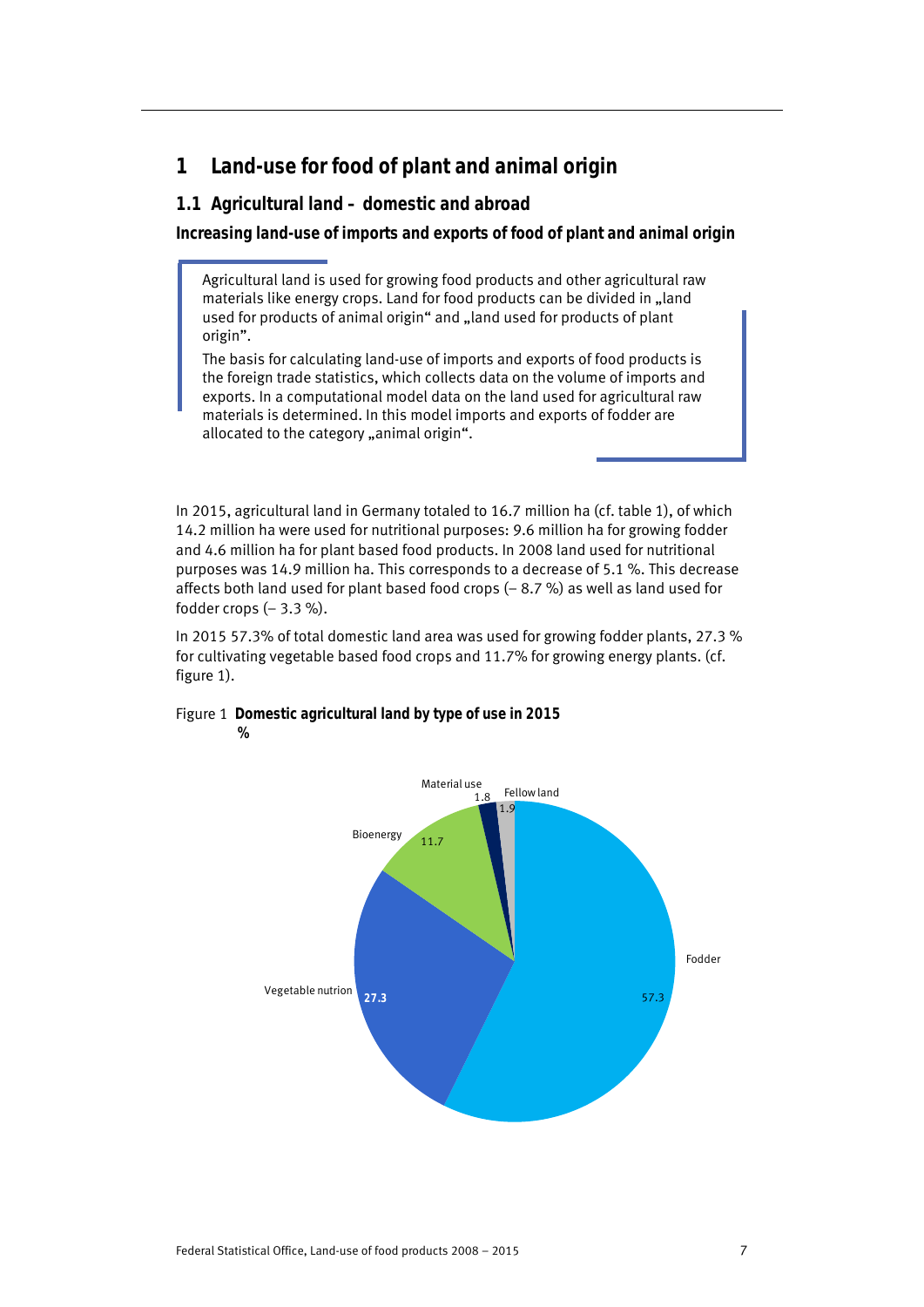Among the 16.7 million ha (2015) of agricultural land, 11.8 million ha were arable land, 4.7 million ha were permanent cropland. The remainder is used for tree nurseries, orchards, christmas tree nurseries and domestic gardens and vegetables plots.

Between 2008 and 2015 land used abroad for imports increased by 10.6 %; for products of animal origin by 8.2 % and for plant based products by 11.4 %.

#### Table 1 **Land-use – domestic and abroad – for food products of plant and animal origin**

| Categories                                               | 2008        | 2012   | 2015   | 2015 to<br>2008 |
|----------------------------------------------------------|-------------|--------|--------|-----------------|
|                                                          | in 1,000 ha |        |        | $\%$            |
| Domestic                                                 |             |        |        |                 |
| Land-use for agriculture <sup>1</sup>                    | 16,926      | 16,667 | 16,731 | $-1.2$          |
| Thereof:                                                 |             |        |        |                 |
| Fodder <sup>2</sup>                                      | 9,903       | 9,883  | 9,580  | $-3.3$          |
| Plant based nutrition                                    | 5,009       | 4,355  | 4,575  | $-8.7$          |
| Energy plants <sup>3</sup>                               | 1,380       | 1,910  | 1,965  | 42.4            |
|                                                          | 323         | 304    | 300    | $-7.3$          |
| Fallow land, land set-aside                              | 310         | 215    | 310    | 0.2             |
| Exports <sup>5</sup>                                     |             |        |        |                 |
| Plant origin $\ldots \ldots \ldots \ldots \ldots \ldots$ | 5,509       | 6,233  | 6,884  | 25.0            |
| Animal origin <sup>7</sup>                               | 5,027       | 5,423  | 5,229  | 4.0             |
|                                                          | 10,536      | 11,656 | 12,113 | 15.0            |
| Thereof imports                                          | 3,735       | 4,519  | 4,871  | 30.4            |
| Plant origin $\ldots \ldots \ldots \ldots \ldots \ldots$ | 2,713       | 3,306  | 3,667  | 35.2            |
|                                                          | 1,022       | 1,213  | 1,204  | 17.8            |
| Imports $56$                                             |             |        |        |                 |
|                                                          | 16,886      | 17,875 | 18,673 | 10.6            |
| Animal origin <sup>7</sup>                               | 4,159       | 4,440  | 4,501  | 8.2             |
|                                                          | 12,726      | 13,435 | 14,172 | 11.4            |
| Thereof for domestic use                                 | 10,014      | 10,129 | 10,505 | 4.9             |
| Thereof:                                                 |             |        |        |                 |
|                                                          | 2,582       | 2,822  | 2,880  | 11.5            |
| Industrial use, energy use $\dots\dots\dots$             | 1,152       | 1,178  | 1,406  | 22.1            |
|                                                          | 8,993       | 9,435  | 9,886  | 9.9             |
| Domestic consumption of food products                    | 20,141      | 19,329 | 19,411 | $-3.6$          |
| Plant origin <sup>7</sup>                                | 9,399       | 8,534  | 8,634  | $-8.1$          |
|                                                          | 10,741      | 10,795 | 10,777 | 0.3             |

1 Federal Statistical Office, Subject matter Series3, Land- und Forstwirtschaft, Fischerei; Series3.1.2

Landwirtschaftliche Bodennutzung, various years.

7 Excl. fodder.

8 Incl. fodder.

<sup>2</sup> Roughage and other preparations of fodder.

<sup>3</sup> Excl. wood and other plant-based waste. 4 Incl. Christmas tree plantations etc.

<sup>5</sup> Excl. re-exports.

<sup>6</sup> Regarding cropland multiple counts of areas possible due to crop-rotation.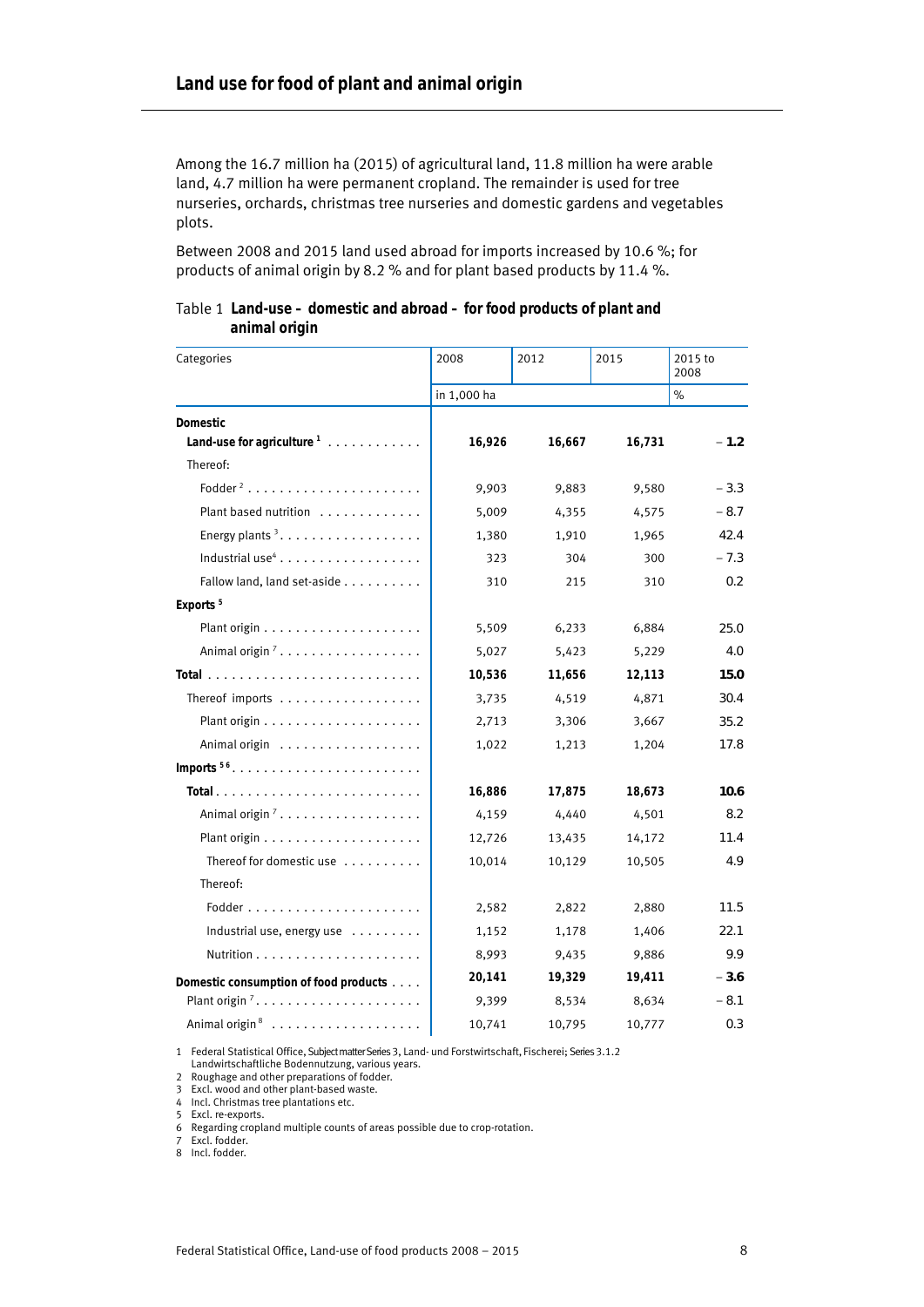In particular, land used for producing exported goods rose substantially: it in-creased by 25% for plant based products and by 4% for products of animal origin.

#### **1.2 Land-use of domestic consumption**

**Less domestic land for food production, more land for energy crops and exports** 

When calculating domestic consumption of food products, crops used for energy or industrial purposes are excluded. Fodder is reclassified to the category "animal origin". This makes it easier to estimate the total area required for domestic production and consumption of products of animal origin.

In 2015, the total area required for domestic food consumption was 19.4 million ha (cf. Table 1). It therefore exceeds the domestic area used for nutritional purposes by 5.3 million ha. Germany records an import surplus – in other words a "land deficit". This import surplus corresponds with the balance of imports and exports.

Between 2008 and 2015 land used for domestic consumption of food products has declined by 3.6 %. Thereof land used for food products of animal origin remained almost constant, land used for plant based products fell by 8.1 %. The proportion of land used for products of plant origin was close to 45 % in 2015 and that for products of animal origin at 55 %. Since 2008 these shares have not changed substantially.

Domestic consumption of food products includes food products from domestic production and imports. Between 2008 and 2015 the import ratio of domestic consumption rose from 59.7 % to 64.4 %. Consequently more than half of the land used for growing food products is located abroad. There are big differences between products of plant origin and animal origin. The import ratio of domestic consumption of products of animal origin increased only slightly from 47.9 % to 50.8 % in the period 2008 – 2015.

The import ratio of domestic consumption for products of vegetable origin was substantially higher. In 2008 the import ratio was already 73.2 %. Until 2015 it increased up to 81.4 %. Therefore in 2015 only a fifth of the land required for domestic consumption was used domestically.

| Categories                                                                      | 2008             | 2012             | 2015             | 2015 to<br>2008  |
|---------------------------------------------------------------------------------|------------------|------------------|------------------|------------------|
|                                                                                 | 1,000 ha         |                  |                  | $\%$             |
| Land-use of agriculture (domestic territory) $\dots$<br>Land used for nutrition | 16,926<br>14,913 | 16,667<br>14.238 | 16,731<br>14,155 | $-1.2$<br>$-5.1$ |
| Thereof:                                                                        |                  |                  |                  |                  |
| Land use of exports $\dots\dots\dots\dots\dots$                                 | 6,801            | 7,137            | 7,243            | 6.5              |
| Land-use of domestic consumption                                                | 8,112            | 7.101            | 6.913            | $-14.8$          |

#### Table 2 **Land-use for nutritional purposes, exports and domestic consumption**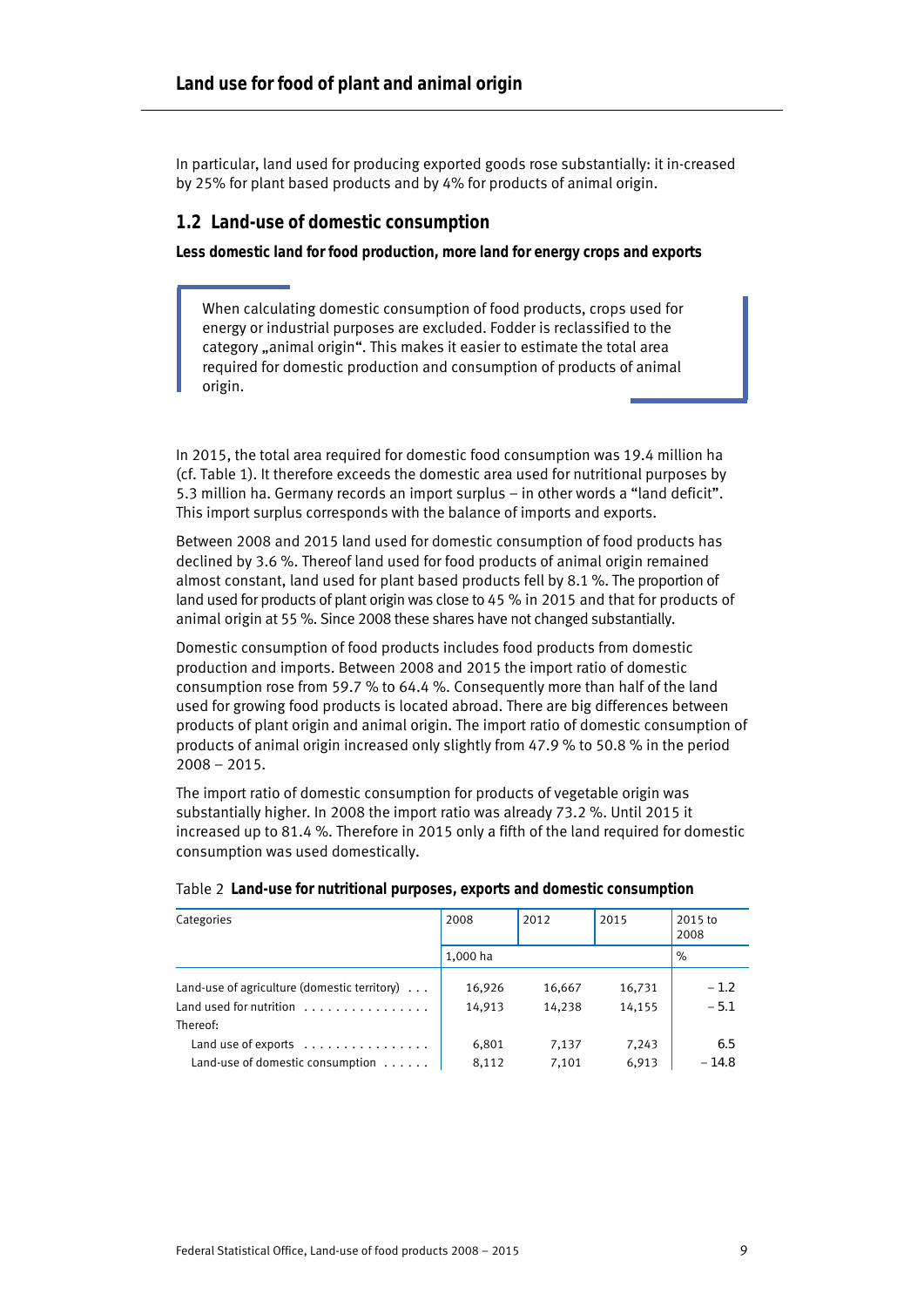Compared to 2008 domestic land-use of exports of food products has risen by 6.5 % in 2015, whereas the land-use of domestic consumption declined by 14.8 % (cf. table 2). In 2008 land used for domestic consumption exceeded land-use of exports by 1.3 million ha. In contrast in 2015 land-use of exports was 0.3 million ha higher than land-use of domestic production. Thereby in 2015 51.2 % of total land-use can be allocated to the production of exports, 48.8 % to the production of food products for domestic consumption.

## **2 Land-use of products of animal origin**

#### **2.1 Land-use of fodder crops**

**Fattening pigs and fowl consume proportionately less fodder, but require more land for fodder production** 

Producing food of animal origin (meat, dairy products, eggs) requires the cultivation of fodder crops. This feed is grown both in Germany and abroad. Accordingly, this results in a use of domestic and foreign land areas. To calculate the land used for domestic consumption of products of animal origin, the land used for producing exports is subtracted and the land for imports is added.

Table 3 shows the animal feed consumed in 2015 ascribed to the type of livestock and the corresponding land use for producing these quantities in Germany and abroad. Of the total feed consumed (131.8 million tons) almost 40 % is allocated to dairy cows and other female cattle, about 26 % to beef cattle, followed by about 12 % for pigs and another 12 % for calves.

| Type of livestock                              | Fodder     | Land-use | Fodder        | Land-use |
|------------------------------------------------|------------|----------|---------------|----------|
|                                                | 1,000 tons | 1.000 ha | in % of total |          |
| Beef cattle $\dots\dots\dots\dots$             | 34,488     | 2,579    | 26.2          | 22.0     |
| Cows and female cattle                         | 51,904     | 4,128    | 39.4          | 35.2     |
| Calves                                         | 15,671     | 1,000    | 11.9          | 8.5      |
| Feeding pigs $\dots \dots \dots$               | 15,835     | 2,142    | 12.0          | 18.2     |
| Fowl $\ldots$ , $\ldots$ , $\ldots$ , $\ldots$ | 11,030     | 1,636    | 8.4           | 13.9     |
| Sheep/Goats                                    | 1,220      | 100      | 0.9           | 0.9      |
| Horses                                         | 1,683      | 156      | 1.3           | 1.3      |
| Total $\ldots \ldots \ldots \ldots$            | 131.831    | 11.740   | 100           | 100      |

Table 3 **Feed consumption by livestock and related land-use in 2015**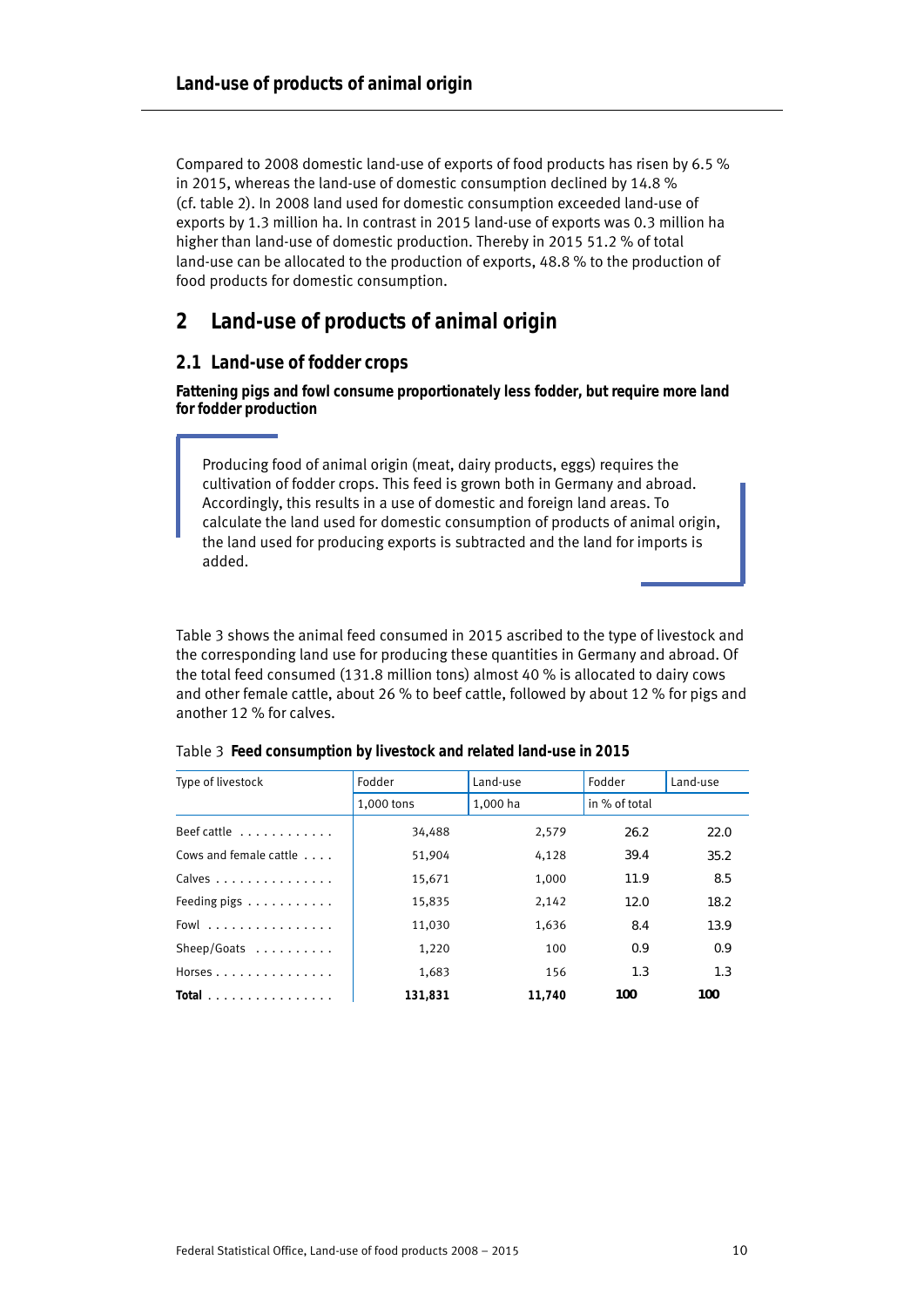The land used for producing feed shows a similar distribution to feed consumption. However, the share of land required to produce the feed for cattle is slightly smaller than their share of feed consumption. With pigs and fowl the opposite is the case. This is related to the fact that green fodder used for cattle is grown exclusively within the country, whereas feed for other animals (e.g. pigs or fowl) is increasingly imported. Imported feed has a higher requirement for land area than domestic feed because of the more extensive forms of farming found abroad.

#### **Green fodder from domestic land, concentrated feed from abroad**

Figure 2 shows the land used for fodder crops subdivided into domestic production and imports in the year 2015. Land-use for the domestic production of feed amounted to 9.3 million ha in 2015; land use abroad for imported feed to Germany amounted to 2.4 million ha. Domestically 48.7 % of land was used for green fodder, 46.5 % for cereals and 2.5 % for concentrated feed. For imports, 83.8 % of land abroad was used for concentrated feed, followed by cereals at 14.8 %.



Figure 2 **Land used for domestically produced fodder and for imported feed 2015**   $\frac{1}{2}$ 

1 Incl. silage maize.

#### **Increased fodder and land-use** 4 shows feed of livestock

Table 4 shows feed consumption of livestock according to feed origin as well as the land area used for its cultivation. In 2008 92.4 % of fodder had a domestic origin, 7.6 % were produced abroad. In 2015 the share of fodder produced abroad was 8.7 %, the share of fodder of domestic origin was 91.3 %. Land-use abroad has a higher share than the respective feed consumption since more extensive forms of agriculture are used abroad and yields per hectare are lower. In 2015 80 % of land was used domestically and 20 % abroad. Compared to 2008 the share of land used abroad increased by 1.8 percentage points.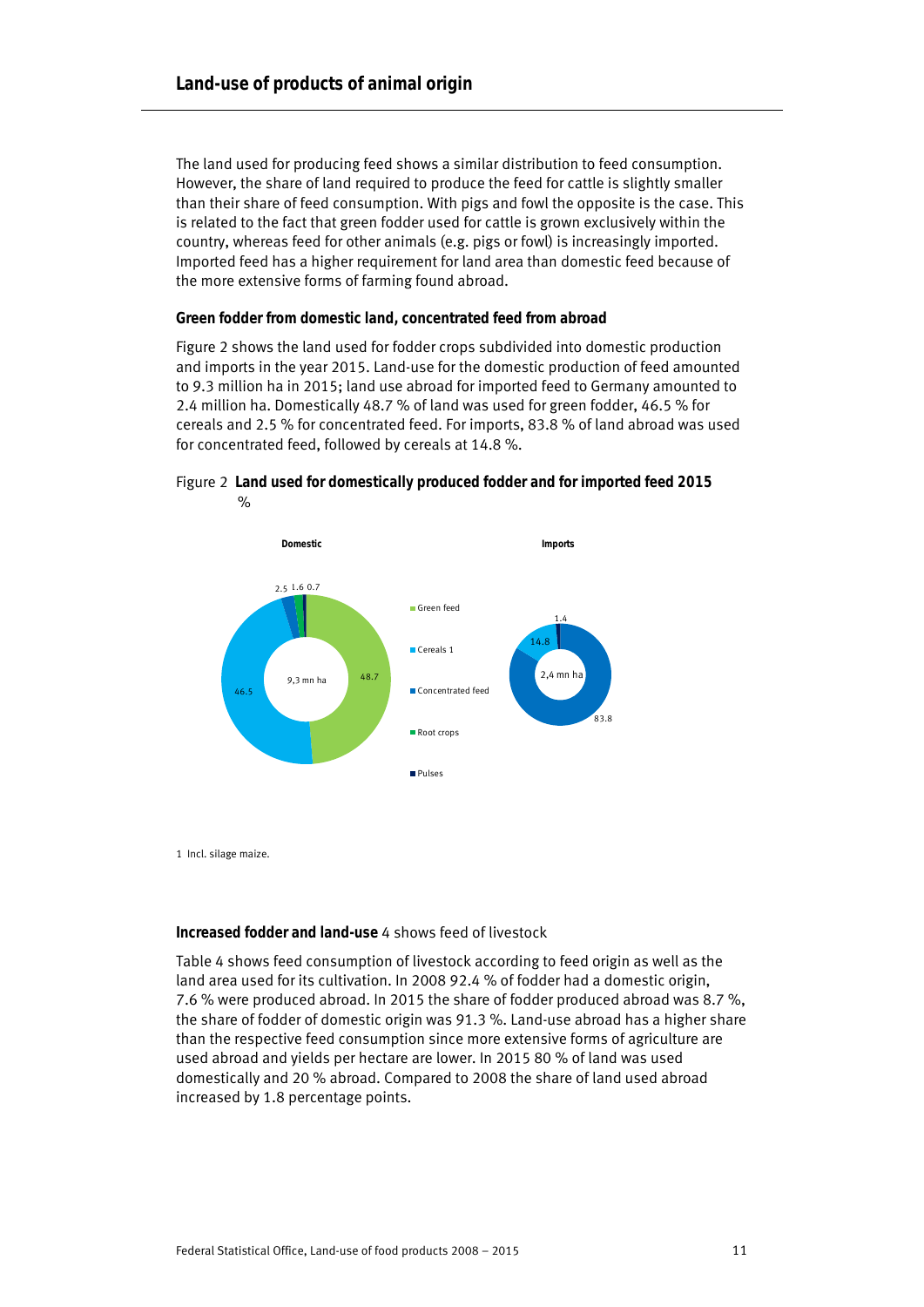| Year | Domestic origin    | Imports | Total      |
|------|--------------------|---------|------------|
|      | Fodder consumption |         |            |
|      | in 1,000 tons      |         |            |
| 2008 | 126,413            | 10,458  | 136,871    |
| 2015 | 120,338            | 11,493  | 131,831    |
|      | in % of total      |         |            |
| 2008 | 92.4               | 7.6     | <i>100</i> |
| 2015 | 91.3               | 8.7     | 100        |
|      | Land-use           |         |            |
|      | in 1,000 ha        |         |            |
| 2008 | 9,601              | 2,205   | 11,806     |
| 2015 | 9,331              | 2,409   | 11,740     |
|      | in % of total      |         |            |
| 2008 | 81.3               | 18.7    | 100        |
| 2015 | 79.5               | 20.5    | 100        |

Table 4 **Fodder and land-use by region of origin** 

#### **2.2 Land-use of products of animal origin**

**Meat occupies one third of the land for domestic production, but more than half of the land for exports** 

Table 5 shows the use of land by different types of products of animal origin for domestic production, imports and exports and domestic consumption. The land-use for meat accounts for 32 % of domestic production. For imports and exports, the percentages are much higher: at 53 % and 60 %. For sausage products, the share of domestic production is 28 %, with 10.7 % and 6.8 % for exports and imports respectively. For dairy products, the land-use of domestic production as well as for imports and exports are between 35 % and 37 %.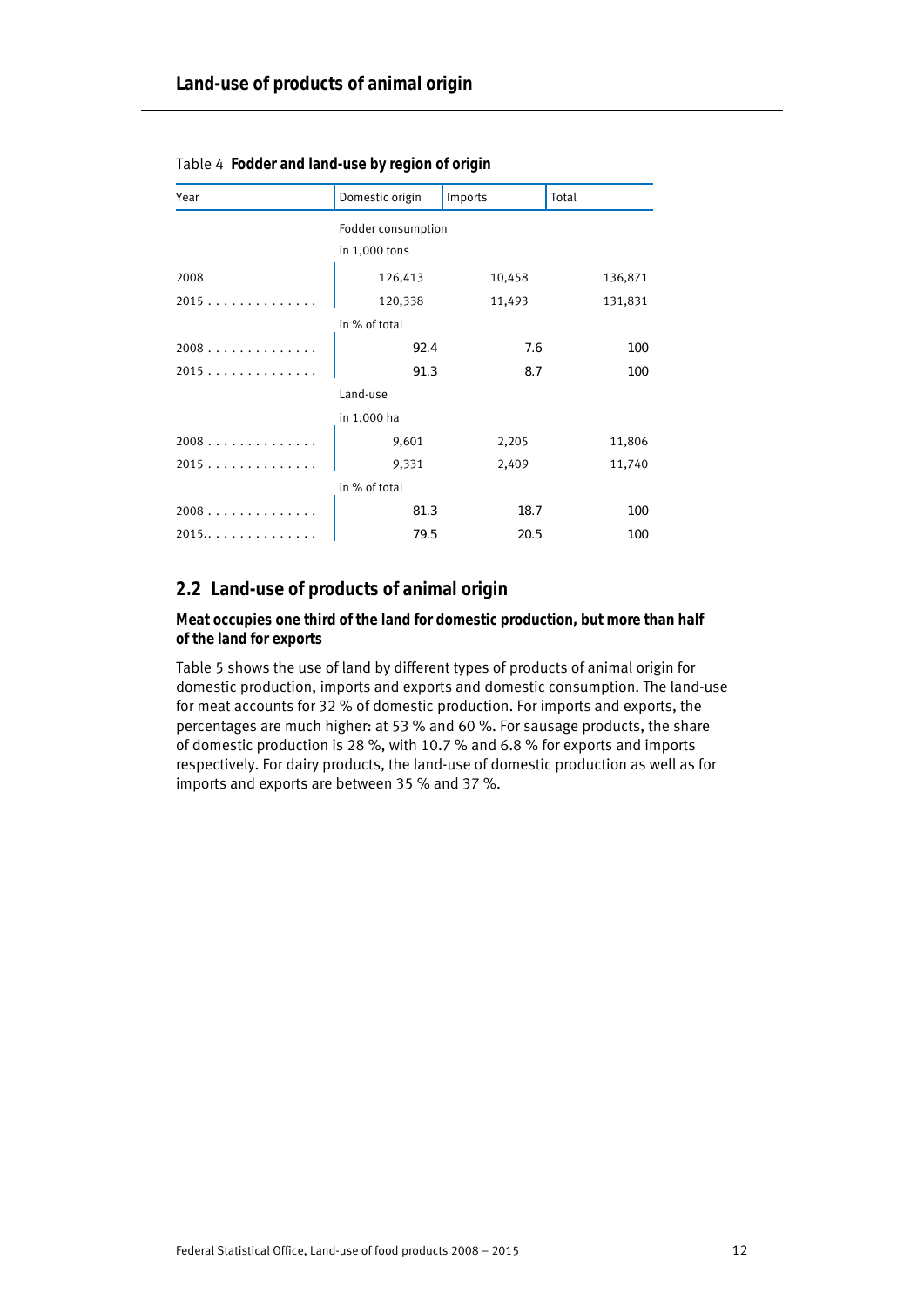| Categories                                   | Meat          | Sausage | Dairy products | Eggs | Total  |
|----------------------------------------------|---------------|---------|----------------|------|--------|
|                                              | in 1,000 ha   |         |                |      |        |
| Domestic<br>production $1 \ldots \ldots$     | 3,716         | 3,228   | 4,372          | 375  | 11,690 |
| Imports $\dots\dots\dots$                    | 2,692         | 305     | 1,292          | 212  | 4,501  |
| Exports                                      | 2,786         | 558     | 1,814          | 71   | 5,229  |
| Domestic<br>consumption                      | 3,622         | 2,975   | 3,850          | 515  | 10,962 |
|                                              | in % of total |         |                |      |        |
| Domestic<br>production $1 \ldots \ldots$     | 31.8          | 27.6    | 37.4           | 3.2  | 100    |
| Imports $\dots\dots\dots$                    | 59.8          | 6.8     | 28.7           | 4.7  | 100    |
| Exports $\dots\dots\dots$<br><b>Domestic</b> | 53.3          | 10.7    | 34.7           | 1.4  | 100    |
| $consumption$                                | 33.0          | 27.1    | 35.1           | 4.7  | 100    |

Table 5 **Land-use of products of animal origin for domestic production, imports, exports and domestic consumption 2015** 

1 These results slightly differ from the results in table 3, since the calculations in this table cover several periods, whereas table3 is based on a year-specific calculation.

#### **2.3 Land-use of domestic production, imports and exports**

**Decrease in land-use of domestic fodder and moderate increase in land-use of imports and exports of products of animal origin** 

Figure 3 shows the changes in land-use of animal feed and products of animal origin with regard to imports and exports for the years 2008 – 2015.

Between 2008 and 2015 land-use of fodder has decreased on domestic territory by 3.3 %, whereas land-use abroad has grown by 9.3 %. Land use of imported products of animal origin also increased by 8.2 %, land-use of exports by 4.0 %.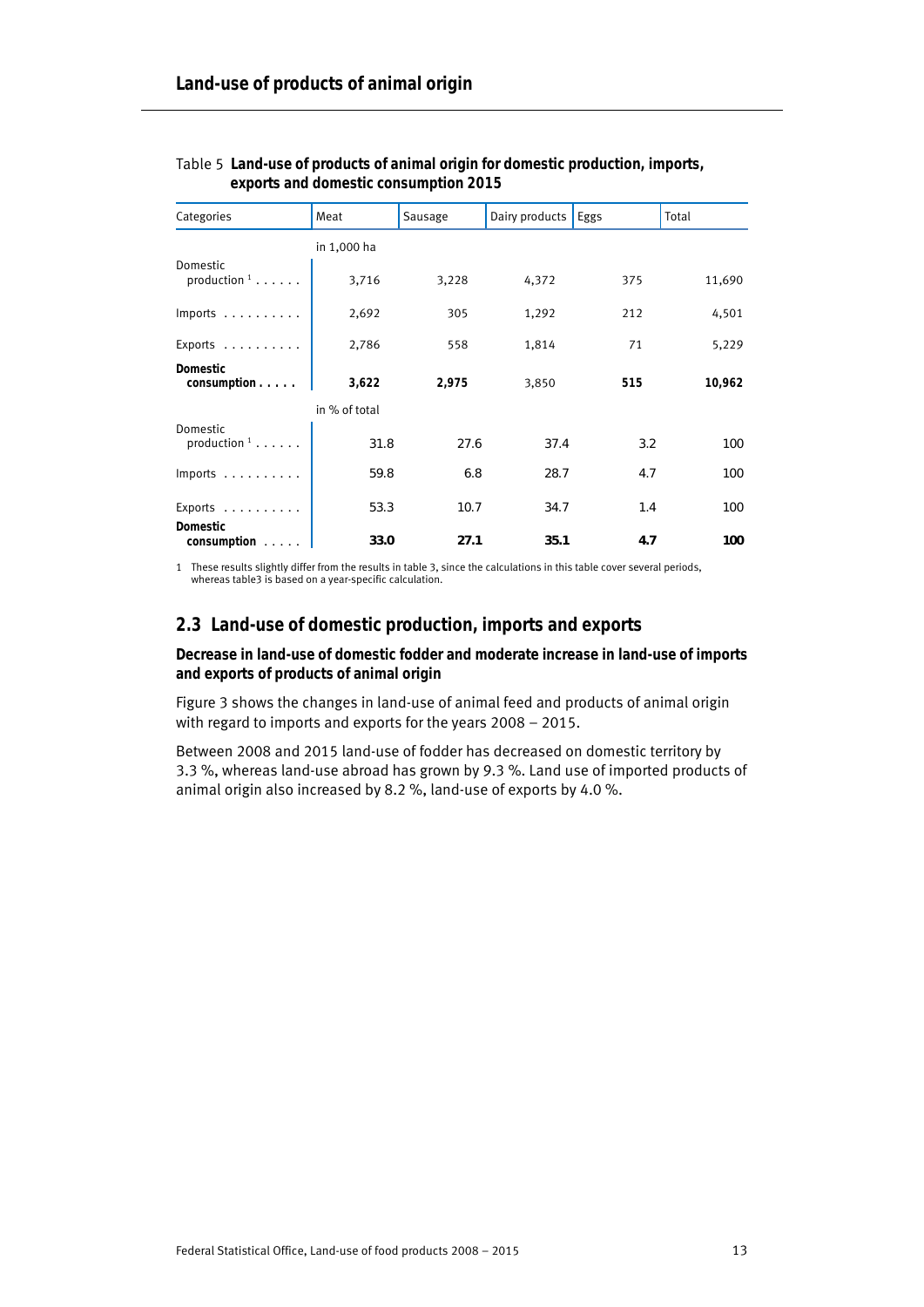

#### Figure 3 **Land-use of domestic production and imports of fodder and imports and exports of food products of animal origin**  1,000 ha

#### **2.4 Land-use per capita**

#### **Domestic food consumption: highest land-use for dairy products**

Based on the land used for domestic consumption, it is possible to determine the land-use per capita (cf. table 6). In 2015, it amounted to 1,438 square meters/capita and therefore has decreased by 2.3 % compared to 2008 (1,380 square meters/ capita). For meat it increased by 10.2%, for dairy products numbers dropped by 10.6 %.

#### Table 6 Land-use in m<sup>2</sup> per capita for products of animal origin – **domestic consumption**

| Products of animal origin                  | 2015<br>2008      |       | 2008 to 2015 |  |
|--------------------------------------------|-------------------|-------|--------------|--|
|                                            | $m^2$ /per capita |       | in $%$       |  |
| Meat                                       | 408               | 450   | 10.2         |  |
| Sausage                                    | 393               | 364   | $-7.4$       |  |
| Dairy products                             | 527               | 471   | $-10.6$      |  |
| Eggs                                       | 51                | 63    | 23.4         |  |
| Total $\ldots \ldots \ldots \ldots \ldots$ | 1,380             | 1,348 | $-2.3$       |  |

In 2015, 35 % of land was used for the domestic consumption of dairy products, 33 % for meat, 27 % for sausage products and just about 5 % for eggs..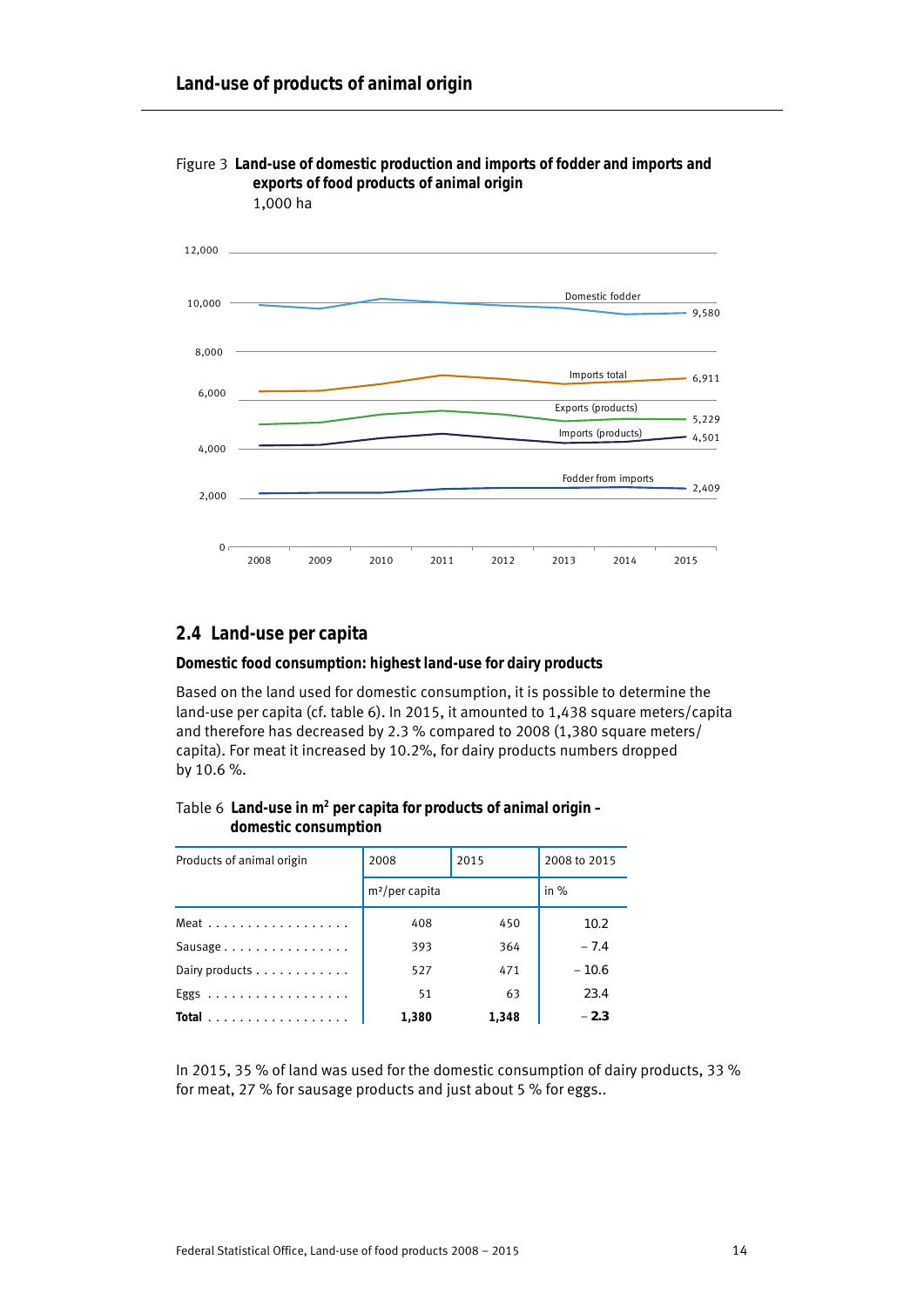# **3 Land-use of plant products**

### **3.1 Methodology**

For the calculation of land-use linked to domestic consumption of plant products not only domestic production and agricultural land used within the national territory need to be considered. Since Germany also imports plant products and food products from abroad, a certain part of agricultural land abroad has also to be assigned to domestic consumption. In contrast, there is domestic agricultural land which must not be attributed to domestic consumption because it is used to produce export goods. Hereinafter the methods used to calculate land-use of imports and exports of plant origin are presented  $^1$ .

The calculations are based on a coefficient approach. Import and export volumes of agricultural raw materials are linked to data on harvest yields of the crop-producing countries and the required cropland is determined. For processed products this simple approach could not be used. Instead the volume of raw materials included in the processed products needs to be specified. Furthermore, countries supplying imports are not necessarily the ones growing these raw materials. Therefore in many cases it is necessary to look closer at the supply chain of the traded goods.

The advantage of the coefficient approach is that by using a comprehensive commodity level a detailed calculation and presentation of results is feasible. Within the calculations only the land required for cultivating crops is taken into account. Land use during processing, transport routes etc. is not included.

Calculations are based on the detailed data from trade statistics on a commodity level as well as data for import and export volumes and data on re-exports. Country-specific land-coefficients and production volumes are taken from the database of United Nations Food and Agricultural Organization (FAO). For converting processed crops into their original raw materials several sources are used and completed by own estimates. The FAO's "Technical Conversions Factors for Agricultural Commodities" are particularly important here. For tracking supply chains back the United Nations COMTRADE database is used.

j 1 In the following imports and exports are not differentiated by their designated use at first, viz. the commodities include food products as well as feedstuff and products for technical or industrial use.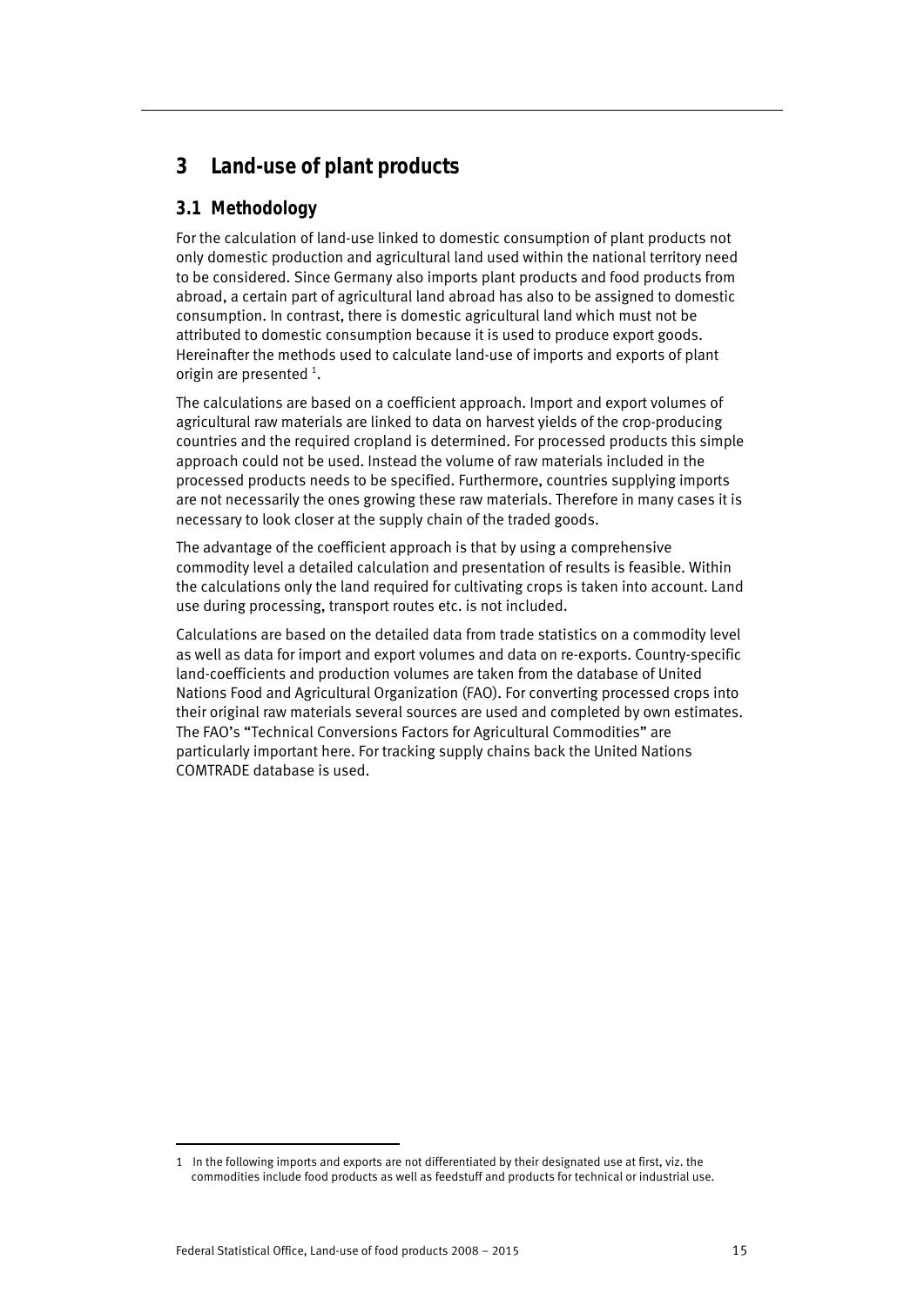#### **3.2 Imports**

#### **Increasing crop imports**

The volume of imported agricultural commodities and food products of plant origin increased by 14 % from 47.5 million tons (2008) to 54.1 million tons (2015) (cf. table 7). "Cereals" (+ 36 %), "Cocoa and cocoa preparations" (+ 34 %) and "Oil seeds" (+ 29 %) showed a particularly significant growth. In absolute numbers cereals (19 %) and oil seeds (18 %) were the most important import commodities in 2015.

| WA <sup>1</sup> | Products                                        | 2008   | 2015   |      | 2015 to<br>2008 |
|-----------------|-------------------------------------------------|--------|--------|------|-----------------|
|                 |                                                 | 1,000t |        | $\%$ |                 |
| 07              | Vegetables $\ldots \ldots \ldots \ldots \ldots$ | 4,449  | 4,697  | 8.7  | 5.6             |
| 08              | Fruits and nuts $\ldots$                        | 5,847  | 6,164  | 11.4 | 5.4             |
| 09              | Coffee, tea, spices etc.                        | 1,269  | 1,321  | 2.4  | 4.2             |
| 10              |                                                 | 7,592  | 10,310 | 19.0 | 35.8            |
| 11              | Products of the milling industry                | 887    | 998    | 1.8  | 12.6            |
| 12              | Oil seeds and oleaginous fruits                 | 7,552  | 9,712  | 17.9 | 28.6            |
| 15              | Animal and vegetable fats and oils              | 3,274  | 3,213  | 5.9  | $-1.8$          |
| 17              | Sugar and sugar confectionary $\dots \dots$     | 1,885  | 2,010  | 3.7  | 6.6             |
| 18              | Cocoa and cocoa preparations                    | 821    | 1,103  | 2.0  | 34.4            |
| 19              | Preparations of cereals                         | 1,305  | 1,692  | 3.1  | 29.6            |
| 20              | Preparations of vegetables, fruits etc          | 3,561  | 3,351  | 6.2  | $-5.9$          |
| 21              | Misc. edible preparations $\dots\dots\dots$     | 725    | 833    | 1.5  | 15.0            |
| 22              | Beverages, spirits                              | 3,076  | 3,294  | 6.1  | 7.1             |
| 23              | Waste from food industry, prep. of<br>$f$ odder | 5,233  | 5,448  | 10.1 | 4.1             |
|                 |                                                 | 47,476 | 54,147 | 100  | 14.1            |

Table 7 **Import volumes of crop products according chapters of trade statistics** 

1 According the classification of foreign trade statistics.

When producing import commodities agricultural land is occupied in the respective cultivating country <sup>2</sup>. Total land-use of imports increased by 13 % between 2008 and 2015 – from 13.5 million ha to 15.3 million ha (c.f. table 8). The growth in land-use reflects more or less the growth in import volume. For that reason the growth of the import volume should not be assigned – at least not solely – to an increase of yields per hectare. In accordance with the increase in volume, land-use particularly increases for the items "Cocoa and cocoa preparations" (+ 36 %), "Cereals" (+ 34 %) and "Oilseeds and oleaginous fruits" (+ 28 %). In 2015 land-use of these three items added up to 51 % of total land-use of imports.

j 2 For arable land multiple accounting of land-use is possible due to multi-harvesting and crop rotation.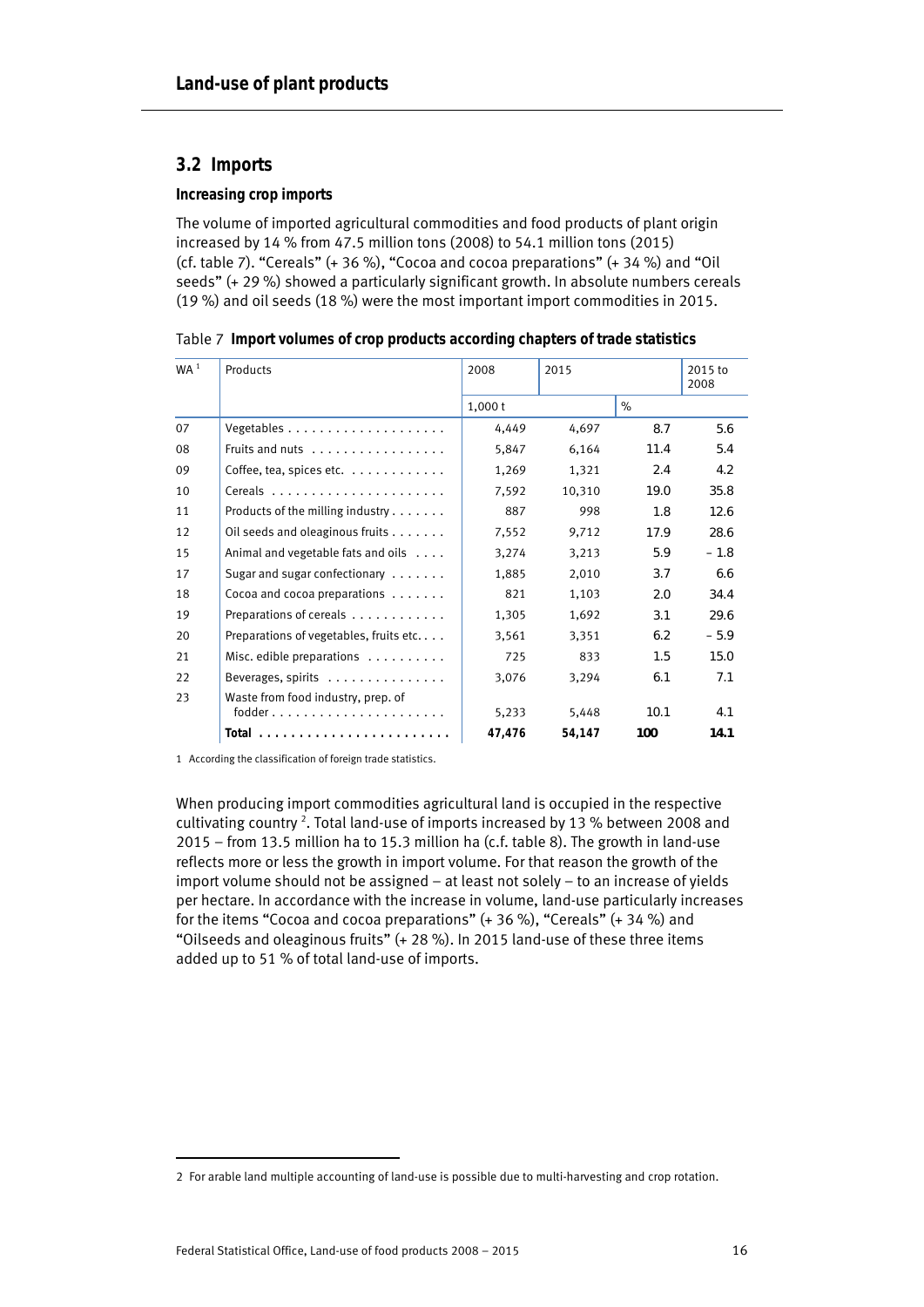| WA <sup>1</sup> | Products                                                                          | 2008     | 2015   |      | 2015 to<br>2008 |
|-----------------|-----------------------------------------------------------------------------------|----------|--------|------|-----------------|
|                 |                                                                                   | 1,000 ha |        | $\%$ |                 |
| 07              |                                                                                   | 208      | 237    | 1.6  | 14.2            |
| 08              | Fruits and nuts                                                                   | 745      | 912    | 6.0  | 22.5            |
| 09              | Coffee, tea, spices etc. $\ldots$                                                 | 1,435    | 1,244  | 8.1  | $-13.3$         |
| 10              |                                                                                   | 1,530    | 2,055  | 13.4 | 34.3            |
| 11              | Products of the milling industry $\dots$                                          | 197      | 217    | 1.4  | 10.0            |
| 12              | Oil seeds and oleaginous fruits                                                   | 2,853    | 3,652  | 23.9 | 28.0            |
| 15              | Animal and vegetable fats and oils                                                | 2,024    | 1,850  | 12.1 | $-8.6$          |
| 17              | Sugar and sugar confectionary $\dots \dots$                                       | 204      | 247    | 1.6  | 21.0            |
| 18              | Cocoa and cocoa preparations $\dots\dots$                                         | 1,536    | 2,086  | 13.6 | 35.8            |
| 19              | Preparations of cereals                                                           | 296      | 367    | 2.4  | 24.3            |
| 20              | Preparations of vegetables, fruits etc                                            | 689      | 641    | 4.2  | $-6.9$          |
| 21              | Misc. edible preparations                                                         | 98       | 140    | 0.9  | 42.7            |
| 22              | Beverages, spirits                                                                | 515      | 522    | 3.4  | 1.3             |
| 23              | Waste from food industry, prep.<br>of fodder $\ldots \ldots \ldots \ldots \ldots$ | 1,211    | 1,126  | 7.4  | $-7.0$          |
|                 |                                                                                   | 13,540   | 15,296 | 100  | 13.0            |

Table 8 **Land-use of imported crop products according to trade statistic chapters** 

1 According the classification of foreign trade statistics.

#### **Germany imports relatively few manufactured food products of plant origin**

About 52 % of land-use for imported plant-based goods accounts for agricultural raw materials (c.f. figure 4). Another 37 % account for first-stage processed goods. These products are directly produced from the crop. This includes semi-finished products like cocoa paste or fruit concentrates.



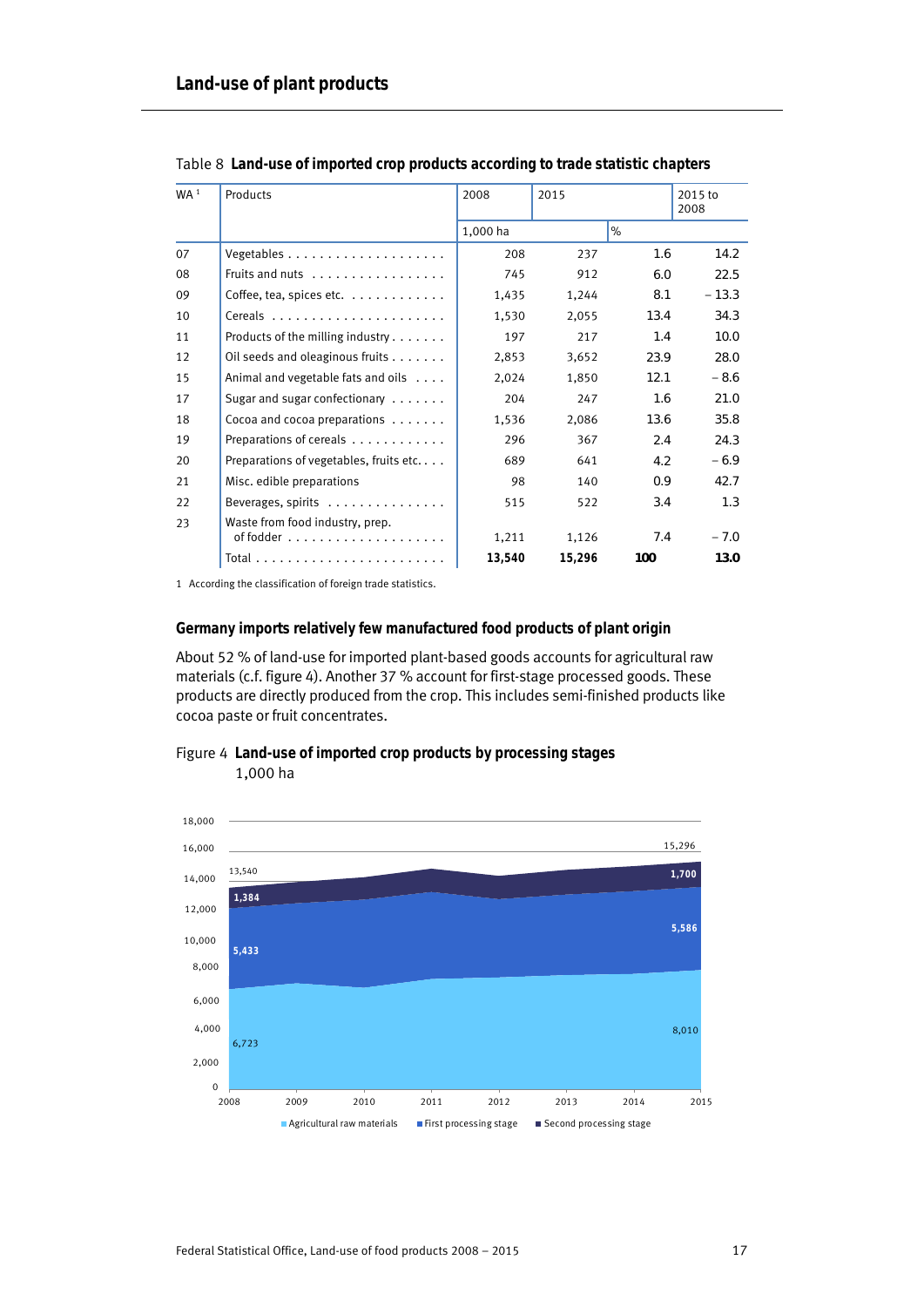Between 2008 and 2015 the growth of land-use of imports mostly resulted from increased raw material imports. The volume of finished products remained almost unchanged.

#### **Particularly high land-use abroad for permanent crops**

In 2015 about 59 % of land-use abroad for imports was arable land, 41 % were permanent crops (c.f. figure 5). This ratio remained stable during the whole period 2008 to 2015 despite an absolute growth in land-use.

# 58.6 41.4 Arable land Permanent crops  $\frac{9}{6}$

#### Figure 5 **Land-use of imports by land categories 2015**

#### **Important countries of origin**

In 2015 the most important importing countries<sup>3</sup> in terms of volume were the Netherlands (13.5 %), Poland (9.9 %) and France (9.3 %) (c.f. table 9). These three countries alone contributed to more than 30 % of total imports. The Netherlands particularly import "vegetables", "oilseeds and oleaginous fruits" and "food industry waste", for Poland it is especially "cereals". From France mostly "Oilseeds and oleaginous fruits" and "Cereals" are imported to Germany. In the period 2008 to 2015 imports from Poland (+ 166 %) and the Czech Republic (+ 112 %) increased sharply.

j 3 The trade statistics' import data is based on the principle of "country of origin".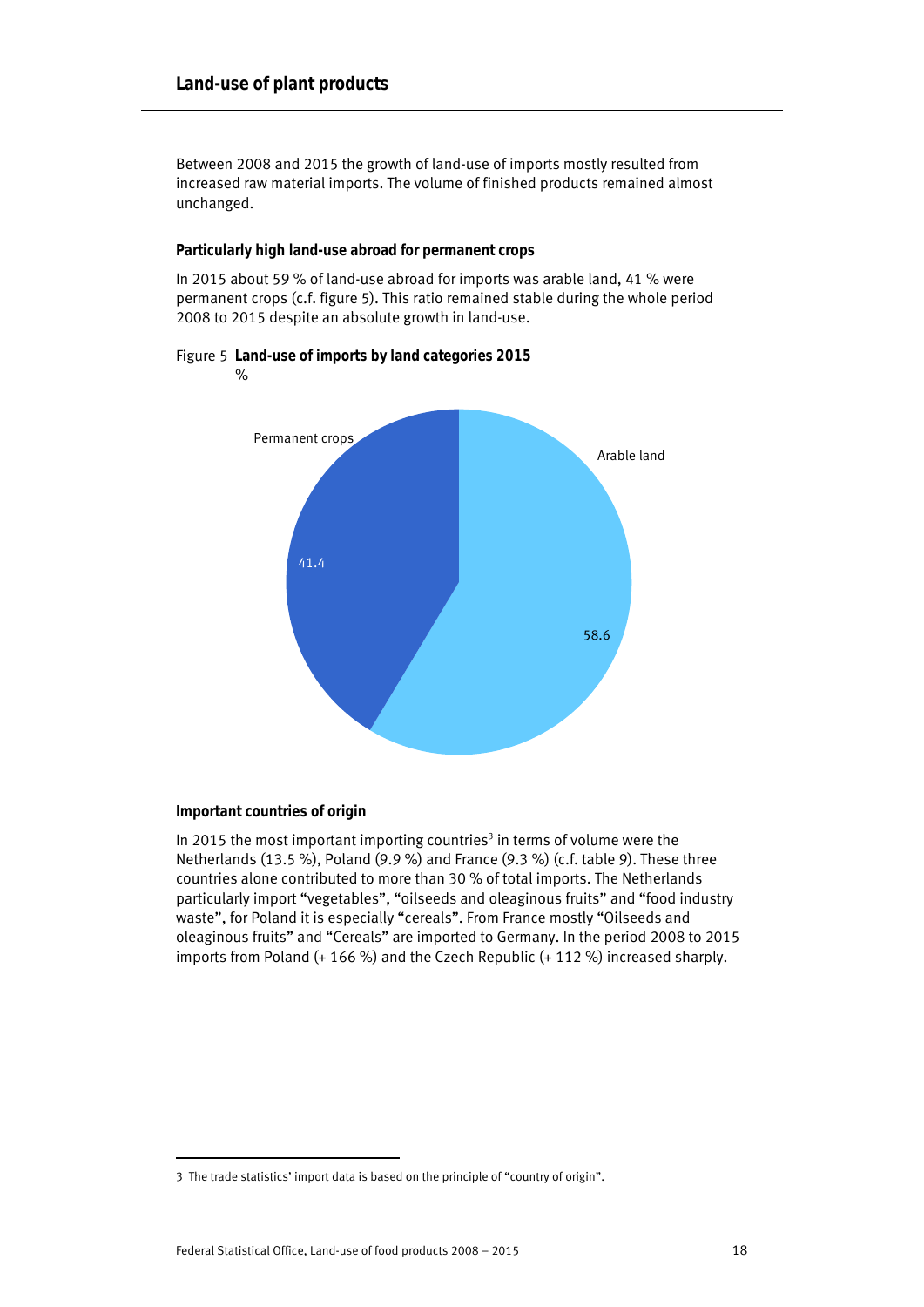| Supplying country | 2008   | 2015   |       | 2015 to 2008 |
|-------------------|--------|--------|-------|--------------|
|                   | 1,000t |        | $\%$  |              |
| Netherlands       | 6,495  | 7,305  | 1.3.5 | 12.5         |
|                   | 2,025  | 5,379  | 9.9   | 165.6        |
|                   | 5,669  | 5,017  | 9.3   | $-11.5$      |
|                   | 5,045  | 4,068  | 7.5   | $-19.4$      |
| Czech Republic    | 1,785  | 3,786  | 7.0   | 112.1        |
|                   | 2,832  | 3,623  | 6.7   | 27.9         |
|                   | 3,572  | 3,447  | 6.4   | $-3.5$       |
|                   | 1,609  | 2,038  | 3.8   | 26.7         |
| United States     | 1,816  | 2,003  | 3.7   | 10.3         |
|                   | 1,522  | 1,556  | 2.9   | 2.2          |
| Other countries   | 15,107 | 15,927 | 29.4  | 5.4          |
|                   | 47,476 | 54.147 | 100   | 14.1         |

#### Table 9 **Import volume of crop products by supplying country**

Although the data from trade statistics that was used for the calculations is based on the "country of origin"-principle of, this does not automatically guarantee that the imported crop is also cultivated in that country. The trade statistics data includes agricultural raw materials like coffee beans from the Netherlands which are not cultivated in that country. Therefore in these cases, but only for the member states of the European Union and for Serbia and Suisse, the origin of the raw material was determined by analyzing the supply chains. This is also necessary for manufactured products, for which the original growing country of the raw materials had also to be determined. In the calculation model this is only done if the raw material is not cultivated at all in the supplying country. For certain products, particularly those made from oilseeds and cereals, intensive trade relations exist in Europe. Sometimes this could result in an inconsistent determination of the growing country. In these cases the growing country is registered in a special category "non-assignable countries".

The importance of the neighboring countries Poland and France is also evident when looking at the land-use of imports. Overall, land-use is less concentrated than import volumes. Thus, when looking at volumes, the top 10 countries account for 71 % of import volumes, but only 56 % of land use. Particularly the share of Brazil (10.5 %) and the Ivory Coast (5.4 %) is quite high when looking at land-use. For Brazil this is due to a high share of oilseed-based products, which are relatively land-intensive. Germany imports substantial amounts of cocoa bean-based products from the Ivory Coast. This crop also needs very large cultivation areas.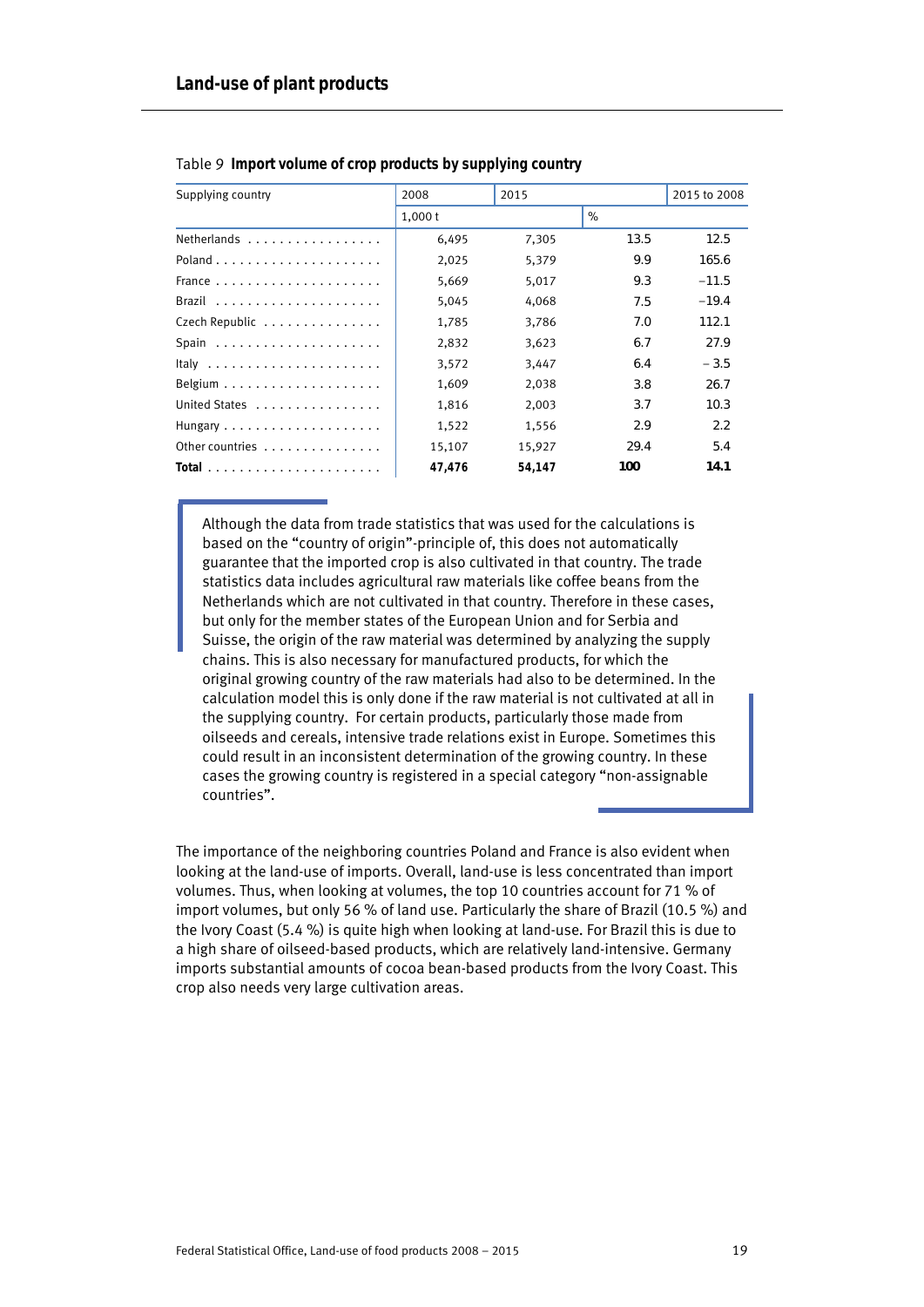| Growing country                               | 2008     | 2015   |      | 2015 to 2008 |
|-----------------------------------------------|----------|--------|------|--------------|
|                                               |          |        |      |              |
|                                               | 1.000 ha |        | $\%$ |              |
|                                               | 1,935    | 1,599  | 10.5 | $-17.3$      |
|                                               | 492      | 1,167  | 7.6  | 137.4        |
|                                               | 1,013    | 989    | 6.5  | $-2.3$       |
| Non-allocable countries $\ldots$ ,            | 736      | 934    | 6.1  | 26.9         |
| Ivory Coast                                   | 544      | 831    | 5.4  | 52.7         |
| United States                                 | 740      | 773    | 5.1  | 4.4          |
| Czech Republic                                | 380      | 745    | 4.9  | 95.9         |
|                                               | 601      | 644    | 4.2  | 7.1          |
| Hungary $\dots \dots \dots \dots \dots \dots$ | 449      | 500    | 3.3  | 11.5         |
| Indonesia                                     | 540      | 443    | 2.9  | $-18.0$      |
| Other countries                               | 6,111    | 6,671  | 43.6 | 9.2          |
|                                               | 13,540   | 15,296 | 100  | 13.0         |

#### Table 10 **Land-use of crop products by growing countries**

#### **Product families**

In the following chapter so-called "product families" are analyzed instead of using the tariff-based trade statistics classification. To generate product families, individual items from trade statistics are allocated to groups of specific raw materials.

The imports show a significant concentration on a few product families. In 2015 the five most important groups caused 60 % of total land-use. The most important groups are products based on soya (16 %), cocoa (14 %) and rape (12 %). Whereas the combined share of products made from cocoa and coffee only account for 4.2 % of import volumes, land-use of these two product families amounts to 21%. Conversely less land is required for other vegetables and fruits and crops. These are cultivated intensively on a relatively small area.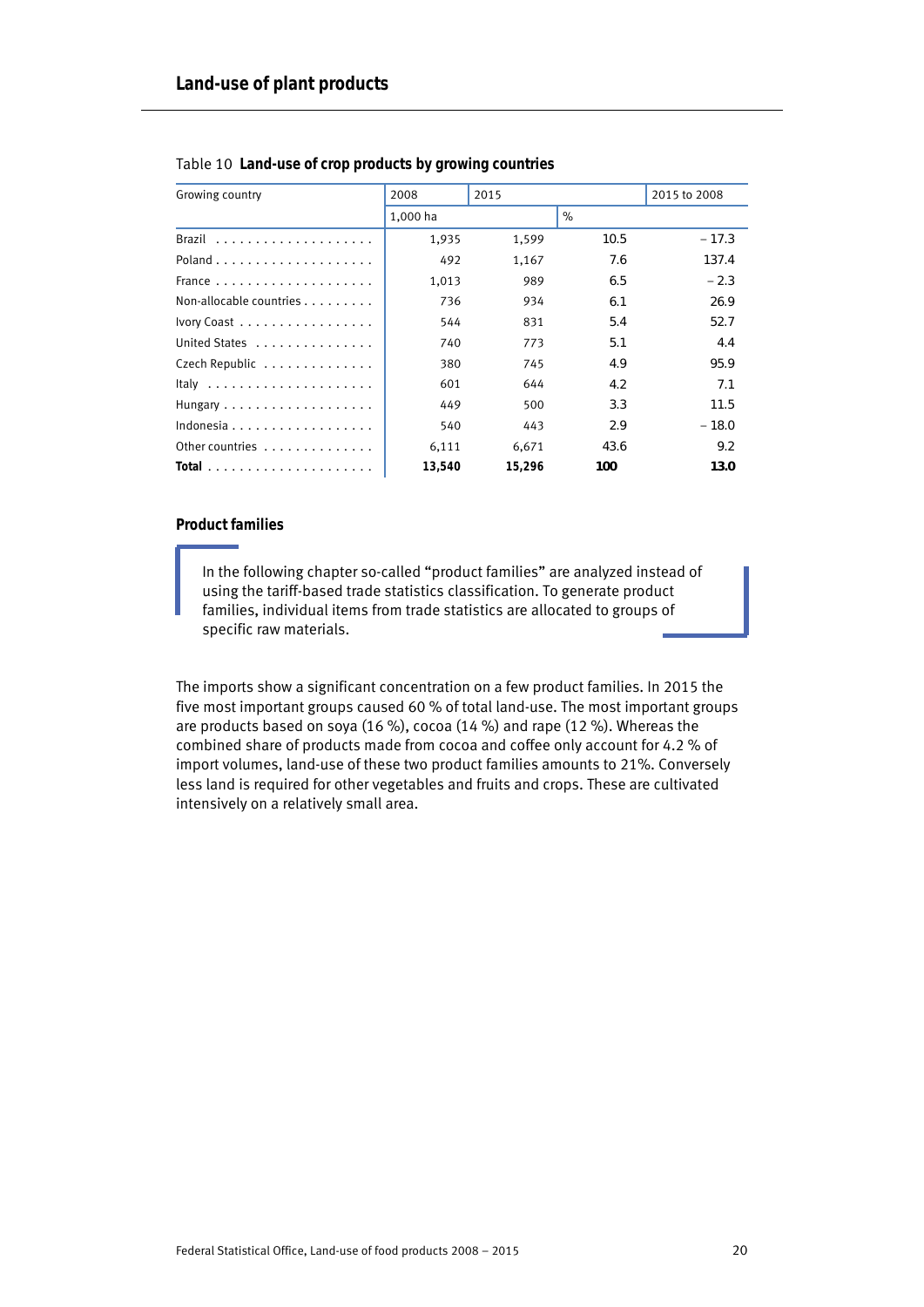| Product family                                             | Volume |      | Land use |      |
|------------------------------------------------------------|--------|------|----------|------|
|                                                            | 1,000t | $\%$ | 1,000 ha | $\%$ |
| Soya                                                       | 7,329  | 13,5 | 2,397    | 15.7 |
| $Cacao$                                                    | 1,103  | 2,0  | 2,086    | 13.6 |
|                                                            | 5,594  | 10,3 | 1,860    | 12.2 |
|                                                            | 7,582  | 14,0 | 1,458    | 9.5  |
|                                                            | 1,217  | 2,2  | 1,171    | 7.7  |
|                                                            | 961    | 1,8  | 1,170    | 7.6  |
| Oil palm $\ldots \ldots \ldots \ldots \ldots$              | 2,449  | 4,5  | 628      | 4.1  |
|                                                            | 3,831  | 7,1  | 587      | 3.8  |
| Other oil seeds $\ldots$                                   | 402    | 0,7  | 560      | 3.7  |
| Sunflower seeds                                            | 1,044  | 1, 9 | 538      | 3.5  |
| Other corn $\dots$ , $\dots$ , $\dots$ , $\dots$ , $\dots$ | 1,531  | 2,8  | 444      | 2.9  |
|                                                            | 2,539  | 4,7  | 398      | 2.6  |
| Wine $\ldots$ ,                                            | 2,178  | 4,0  | 381      | 2.5  |
| Exotic fruits $\ldots \ldots \ldots \ldots$                | 4,135  | 7.6  | 281      | 7.8  |
|                                                            | 2,742  | 5,1  | 263      | 1.7  |
|                                                            | 9,510  | 17,6 | 1,074    | 7.0  |
|                                                            | 54,147 | 100  | 15,296   | 100  |

 Table 11 **Land-use of crop products by product families 2015** 

Since 2008 particularly rape and cocoa gained significance (cf. figure 6). In contrast imports of soya products slightly declined. This is due to increased use of rape as animal feed.



Figure 6 **Land-use of imported products of plant origin by product families**  1,000 ha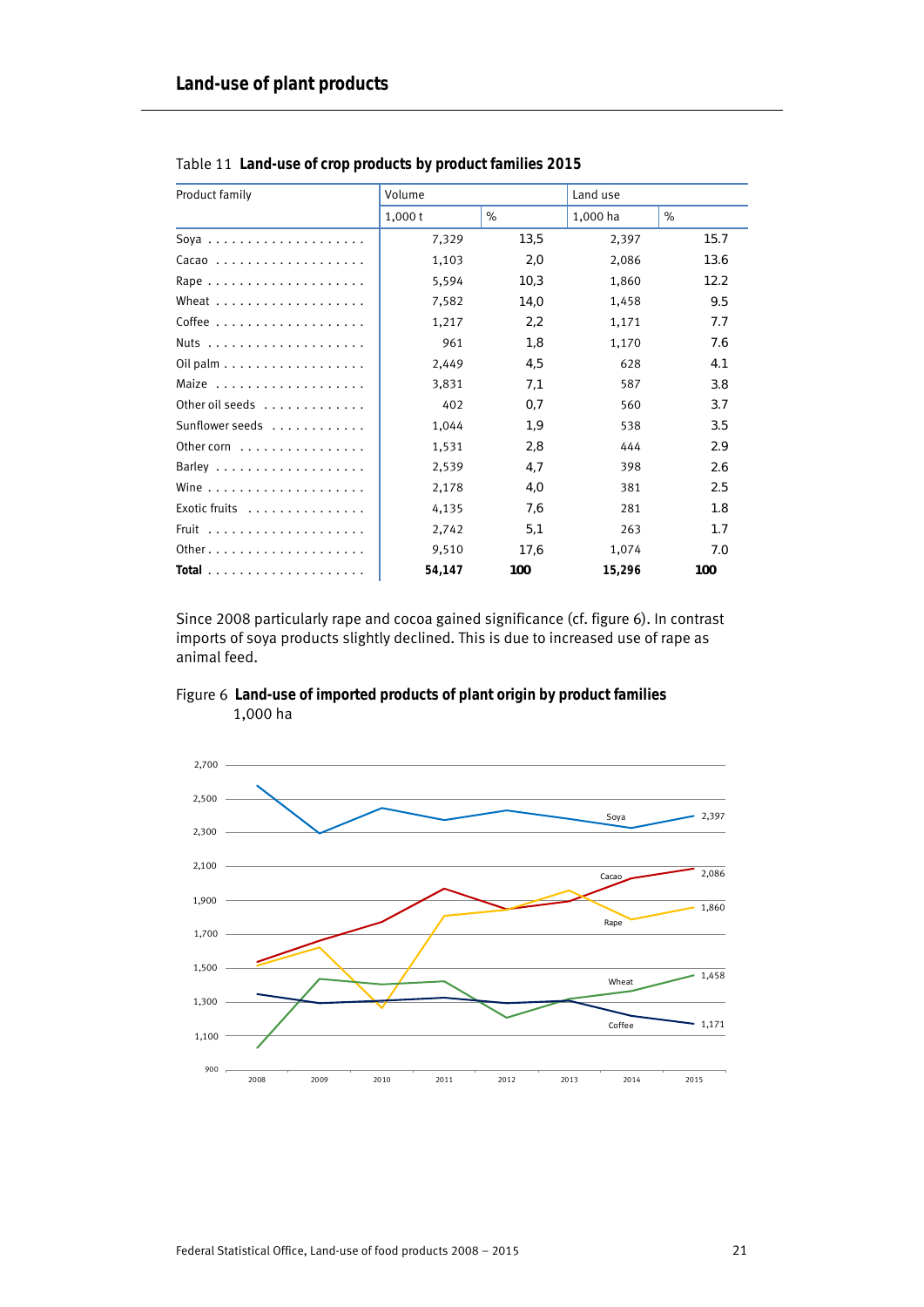#### **3.3 Exports**

#### **Significant growth of plant product exports**

The volume of exported agricultural raw materials and of food products of plant origin increased by 27 % from 32.5 million tons (2008) to 41.2 million tons (2015) (cf. table 12). Especially "Cereals" showed a particularly high increase of 4.2 million tons (+ 41 %). The two most important export commodities were "Cereals" (35 %) and "Waste from food industry" (15 %).

|  |  | Table 12 Exports of plant products by trade statistics chapters |  |
|--|--|-----------------------------------------------------------------|--|
|  |  |                                                                 |  |

| WA <sup>1</sup> | Products                                                 | 2008   | 2015   |      | 2015 to<br>2008 |
|-----------------|----------------------------------------------------------|--------|--------|------|-----------------|
|                 |                                                          | 1,000t |        | $\%$ |                 |
| 07              | Vegetables                                               | 2,204  | 2,361  | 5.7  | 7.1             |
| 08              |                                                          | 1,015  | 935    | 2.3  | $-7.9$          |
| 09              | Coffee, tea, spices etc. $\dots \dots \dots \dots \dots$ | 542    | 583    | 1.4  | 7.5             |
| 10              |                                                          | 10,377 | 14,589 | 35.4 | 40.6            |
| 11              | Products of the milling industry                         | 1,708  | 2,648  | 6.4  | 55.0            |
| 12              | Oil seeds and oleaginous fruits                          | 682    | 509    | 1.2  | $-25.4$         |
| 15              | Animal and vegetable fats and oils                       | 1,600  | 2,533  | 6.2  | 58.3            |
| 17              | Sugar and sugar confectionary $\dots \dots$              | 1,312  | 1,764  | 4.3  | 34.4            |
| 18              | Cocoa and cocoa preparations $\dots \dots$               | 741    | 1,101  | 2.7  | 48.5            |
| 19              | Preparations of cereals                                  | 1,919  | 2,357  | 5.7  | 22.9            |
| 20              | Preparations of vegetables, fruits etc.                  | 1,911  | 1,957  | 4.8  | 2.4             |
| 21              | Misc. edible preparations                                | 1,103  | 1,276  | 3.1  | 15.7            |
| 22              | Beverages, spirits                                       | 2,346  | 2,560  | 6.2  | 9.1             |
| 23              | Waste from food industry, prep.                          | 5,010  | 6,006  | 14.6 | 19.9            |
|                 |                                                          | 32,471 | 41,179 | 100  | 26.8            |

1 According the foreign trade statistics classification.

The growth in export volumes is also reflected in land use figures of exported products (cf. table 13). Land-use increased from 6.3 million ha (2008) to 8.0 million ha (2015), viz. by 27 %. The largest share is used for cereals (23 %). When it comes to land-use items like "Cocoa and cocoa preparations" (18 %) and "Waste from food industry" (17 %) gain importance in comparison to their export volume.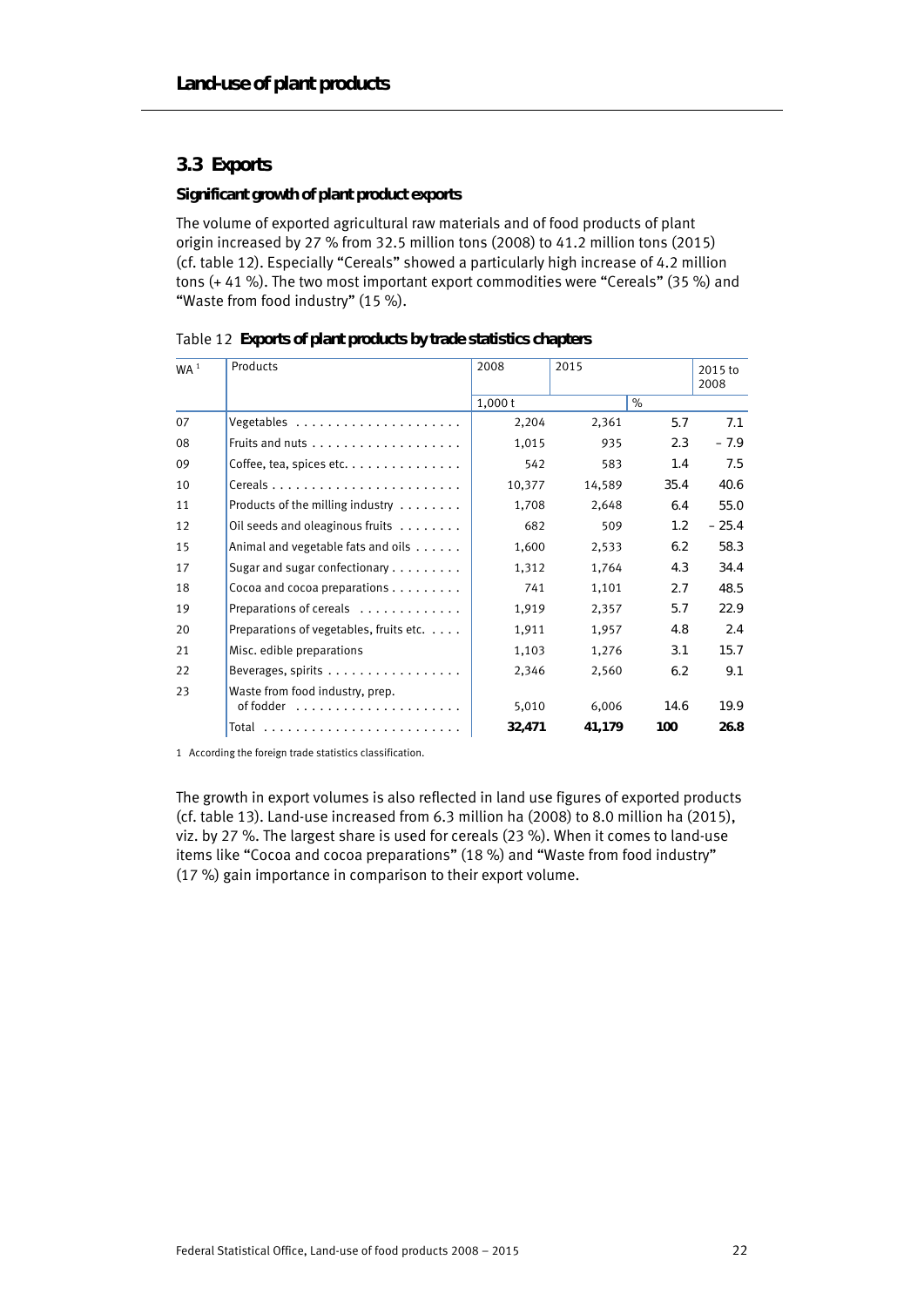| WA <sup>1</sup> | Products                                                                                 | 2008     | 2015  |      | 2015 to<br>2008 |
|-----------------|------------------------------------------------------------------------------------------|----------|-------|------|-----------------|
|                 |                                                                                          | 1,000 ha |       | $\%$ |                 |
| 07              |                                                                                          | 79       | 79    | 7.0  | 0.7             |
| 08              |                                                                                          | 118      | 170   | 2.1  | 44.2            |
| 09              | Coffee, tea, spices etc. $\dots \dots \dots \dots$                                       | 650      | 593   | 7.4  | $-8.8$          |
| 10              |                                                                                          | 1,416    | 1,821 | 22.7 | 28.6            |
| 11              | Products of the milling industry $\dots \dots$                                           | 293      | 447   | 5.6  | 52.2            |
| 12              | Oil seeds and oleaginous fruits                                                          | 222      | 170   | 2.1  | $-23.3$         |
| 15              | Animal and vegetable fats and oils                                                       | 882      | 1,362 | 17.0 | 54.5            |
| 17              | Sugar and sugar confectionary                                                            | 137      | 151   | 1.9  | 10.2            |
| 18              | Cocoa and cocoa preparations                                                             | 852      | 1,416 | 17.7 | 66.2            |
| 19              | Preparations of cereals                                                                  | 303      | 376   | 4.7  | 23.8            |
| 20              | Preparations of vegetables, fruits etc. $\dots$                                          | 235      | 201   | 2.5  | $-14.3$         |
| 21              | Misc. edible preparations                                                                | 141      | 156   | 1.9  | 10.2            |
| 22              | Beverages, spirits $\dots\dots\dots\dots\dots\dots$                                      | 185      | 206   | 2.6  | 11.2            |
| 23              | Waste from food industry, prep.<br>of fodder $\ldots \ldots \ldots \ldots \ldots \ldots$ | 809      | 861   | 10.8 | 6.4             |
|                 |                                                                                          | 6,323    | 8,008 | 100  | 26.7            |

Table 13 **Land-use of plant product exports by trade statistics chapters** 

1 According the foreign trade statistics classification.

#### **Germany exports more processed products than raw materials**

Whereas raw materials dominate imports (52 %), with 29 % their share is far less significant when it comes to exports. Therefore Germany primary imports plant-based raw materials whereas exports mainly comprise processed products.



1.000 1,000 2.000 2,000 3.000 3,000 4.000 4,000 5.000 5,000 6.000 6,000 7.000 7,000 8.000 8,000 9.000 9,000 8,008 1,984 2,313 2,902 3,943 1,437 1,753 6,323  $\mathbf 0$ 2008 2009 2010 2011 2012 2013 2014 2015  $\blacksquare$  Agricultural raw materials  $\blacksquare$  First processing stage  $\blacksquare$  Second processing stage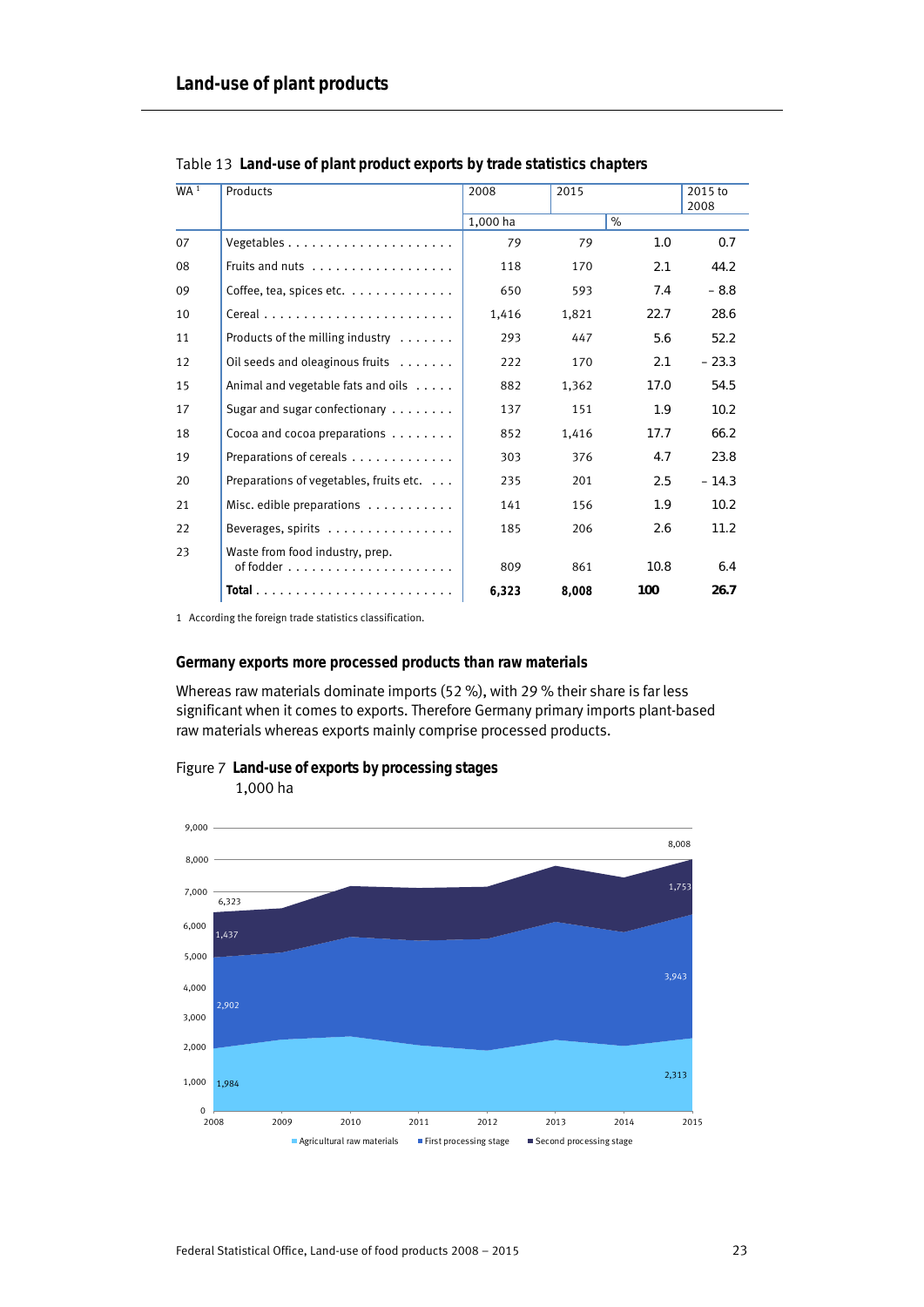#### **Countries of destination**

Data on the countries of export destination shows the great importance of the European Single Market (cf. table 14). The most important countries of destination are the neighboring countries the Netherlands (22.8 %), France (6.5 %) and Belgium (6.4 %). Among the top 10 countries of destination only Saudi-Arabia (5.5 %) and the Islamic Republic Iran (3.2 %) are non-European countries. To both countries mainly cereals are exported. Cereals and waste from the food industry have the largest share of exports to the Netherlands.

| Country of destination                           | 2008   | 2015   |      | 2015 to<br>2008 |
|--------------------------------------------------|--------|--------|------|-----------------|
|                                                  | 1,000t |        | $\%$ |                 |
| Netherlands                                      | 7,830  | 9,370  | 22.8 | 19.7            |
| France $\ldots$ , $\ldots$ , $\ldots$ , $\ldots$ | 2,466  | 2,665  | 6.5  | 8.1             |
| Belgium                                          | 2,053  | 2,639  | 6.4  | 28.5            |
| Saudi-Arabia                                     | 540    | 2,280  | 5.5  | 322.5           |
|                                                  | 2,105  | 2,053  | 5.0  | $-2.4$          |
| Poland                                           | 1,672  | 2,018  | 4.9  | 20.7            |
| United Kingdom                                   | 1,824  | 1,672  | 4.1  | $-8.3$          |
| Denmark                                          | 1,617  | 1,640  | 4.0  | 1.4             |
| Austria                                          | 1,560  | 1,468  | 3.6  | $-5.9$          |
| Iran                                             | 829    | 1,323  | 3.2  | 59.6            |
| Other countries                                  | 9,977  | 14,052 | 34.1 | 40.8            |
| Total                                            | 32.471 | 41.179 | 100  | 26.8            |

|  |  |  | Table 14 Export volume of crop products by countries of destination |
|--|--|--|---------------------------------------------------------------------|
|--|--|--|---------------------------------------------------------------------|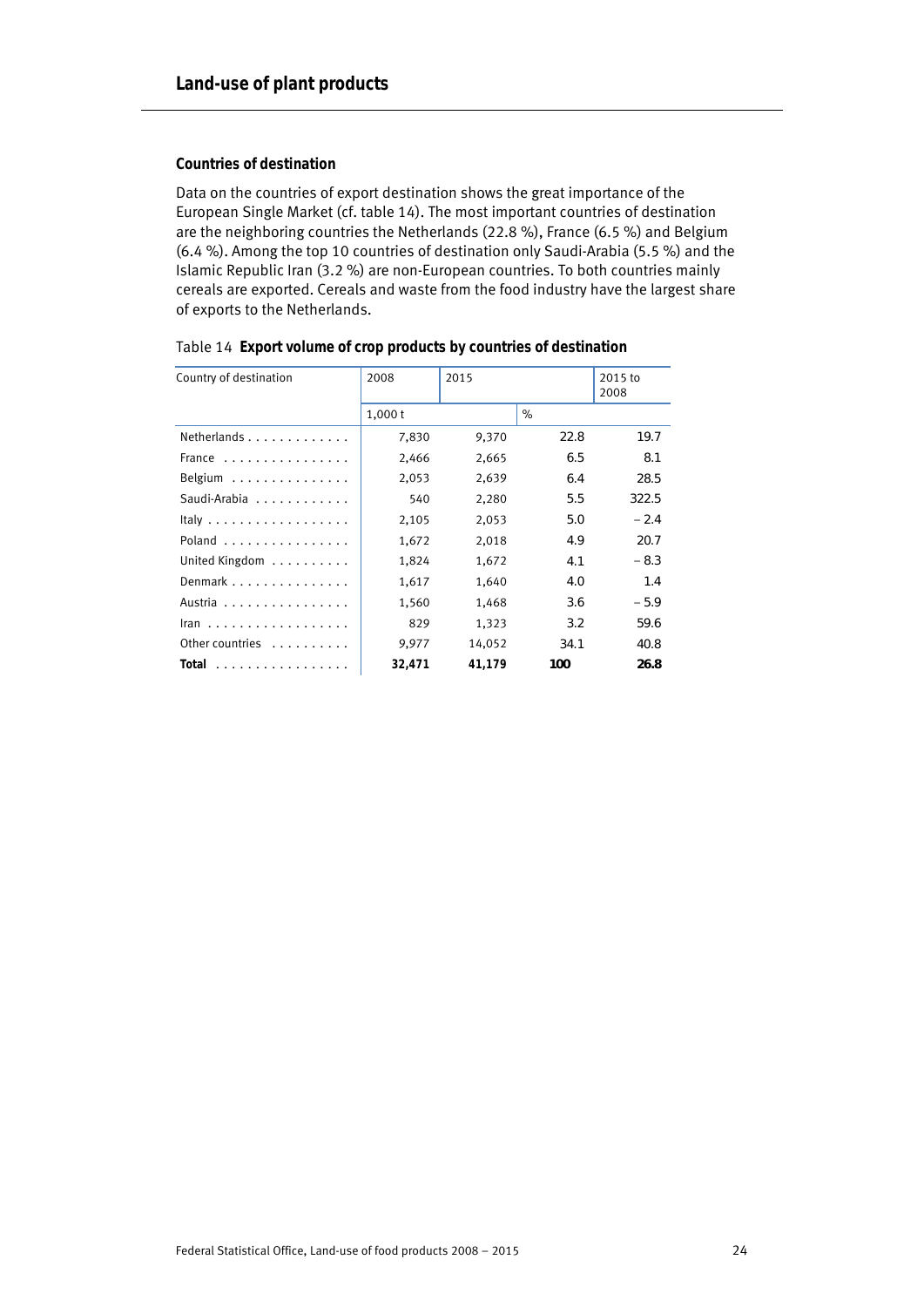#### **Product families**

Wheat-based products are of great significance for the German export industry (cf. table 15). In 2015 these products made up for 24 % of total land-use of exports. Looking at the export volumes the share is even higher. It accounted for 36 %. It is especially noticeable that there are many important raw materials like cocoa (18 %), soya (12 %) and coffee (7 %) which are not cultivated at all in Germany or only in small volumes. This demonstrates the high competitiveness of the German export industry on international markets.

| Product family                                  | Volume |      |          | Land |  |
|-------------------------------------------------|--------|------|----------|------|--|
|                                                 | 1,000t | $\%$ | 1,000 ha | $\%$ |  |
| Wheat $\ldots$ , $\ldots$ , $\ldots$ , $\ldots$ | 14,929 | 36.3 | 1,922    | 24.0 |  |
| $Cacao$                                         | 1,101  | 2.7  | 1,416    | 17.7 |  |
| Soya                                            | 3,295  | 8.0  | 980      | 12.2 |  |
| Rape                                            | 3,001  | 7.3  | 712      | 8.9  |  |
| Coffee                                          | 604    | 1.5  | 579      | 7.2  |  |
| Barley                                          | 5,384  | 13.1 | 573      | 7.2  |  |
| Oil palm                                        | 798    | 1.9  | 265      | 3.3  |  |
| Nuts                                            | 192    | 0.5  | 237      | 3.0  |  |
| Other oil seeds                                 | 145    | 0.4  | 225      | 2.8  |  |
| Other corn $\ldots$                             | 777    | 1.9  | 166      | 2.1  |  |
| Sunflower seeds                                 | 279    | 0.7  | 162      | 2.0  |  |
| Sugar beet/-cane $\ldots \ldots \ldots$         | 1,919  | 4.7  | 148      | 7.8  |  |
|                                                 | 953    | 2.3  | 113      | 1.4  |  |
| Potatoes                                        | 3,644  | 8.8  | 94       | 1.2  |  |
| Fruit $\ldots \ldots \ldots \ldots$             | 1,035  | 2.5  | 74       | 0.9  |  |
| Other.                                          | 3,125  | 7.6  | 343      | 4.3  |  |
| Total                                           | 41.179 | 100  | 8.008    | 100  |  |

| Table 15 Land-use of exported crop products by product family 2015 |  |  |  |  |
|--------------------------------------------------------------------|--|--|--|--|
|--------------------------------------------------------------------|--|--|--|--|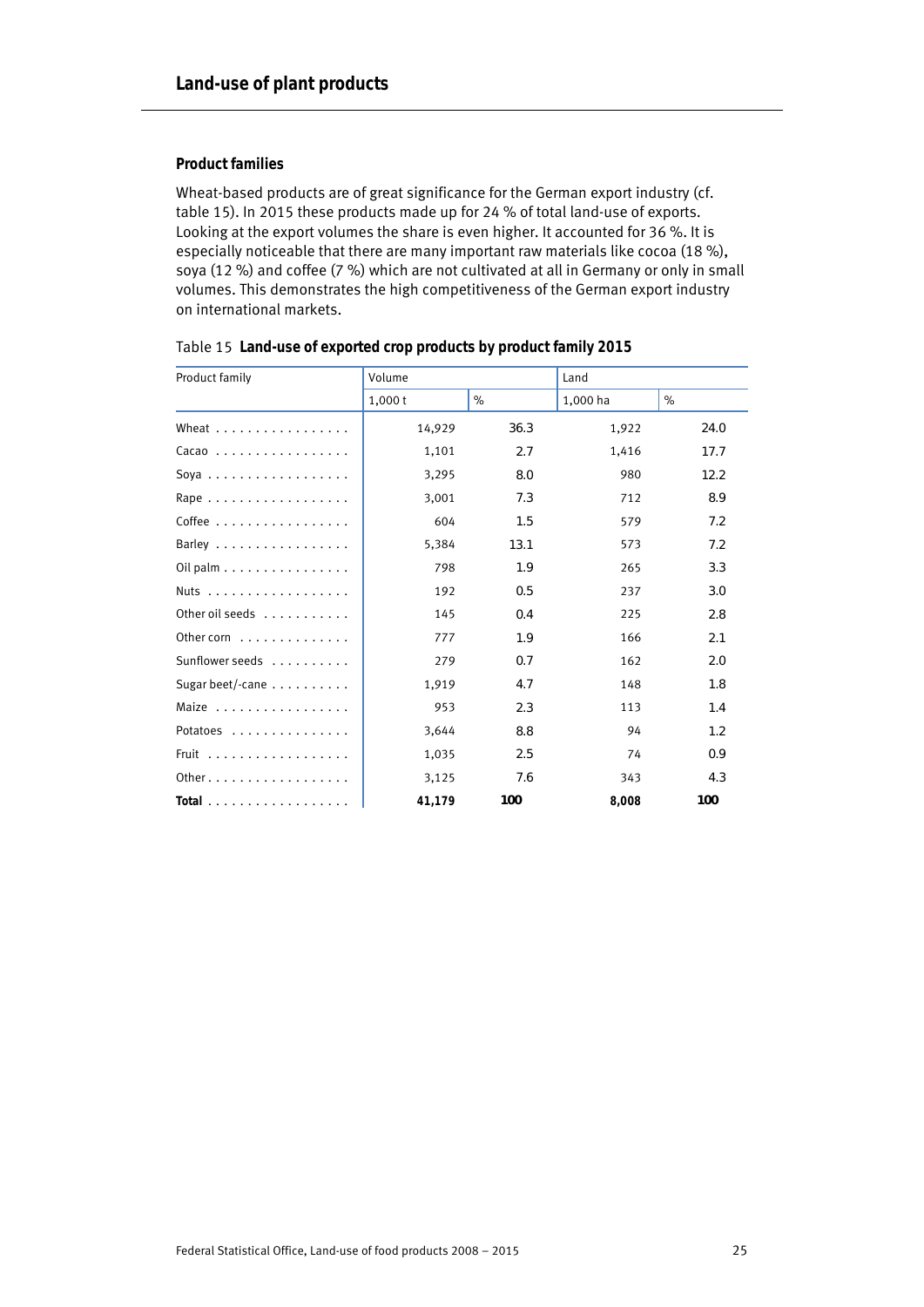#### **3.4 Import share of exports**

**To produce exports a lot of imported agricultural raw materials are needed** 

In 2015 only 40 % of land used for exports was provided domestically (cf. fig. 8). The predominant share (46 %) is attributable to processed products, whose raw materials are cultivated abroad and imported to Germany.

Figure 8 **Land-use of exports of plant based food products 2015**   $\frac{9}{6}$ 



Between 2008 and 2015 the import share of exports increased significantly. Whereas in 2008 only 2.7 million ha land were allocated abroad for products intended for the production of German exports, land-use increased to 3.7 million ha in 2015. Both land-use linked to imports and to exports have to be examined independently from domestic use. Land-use of imports increases rather because the German export industry for processed food products is growing. Within the period 2008 to 2015 only 28 % of increasing land-use of imports can be domestic use. 72 % can be attributed to increased German exports.

The increased import share of exports is mainly caused the product families "Cocoa and cocoa products" as well as "Oil seeds" (cf. figure 9). This indicates, that particularly those raw materials, which are not cultivated in Germany at all or only in small amounts have gained significance for plant-based exports.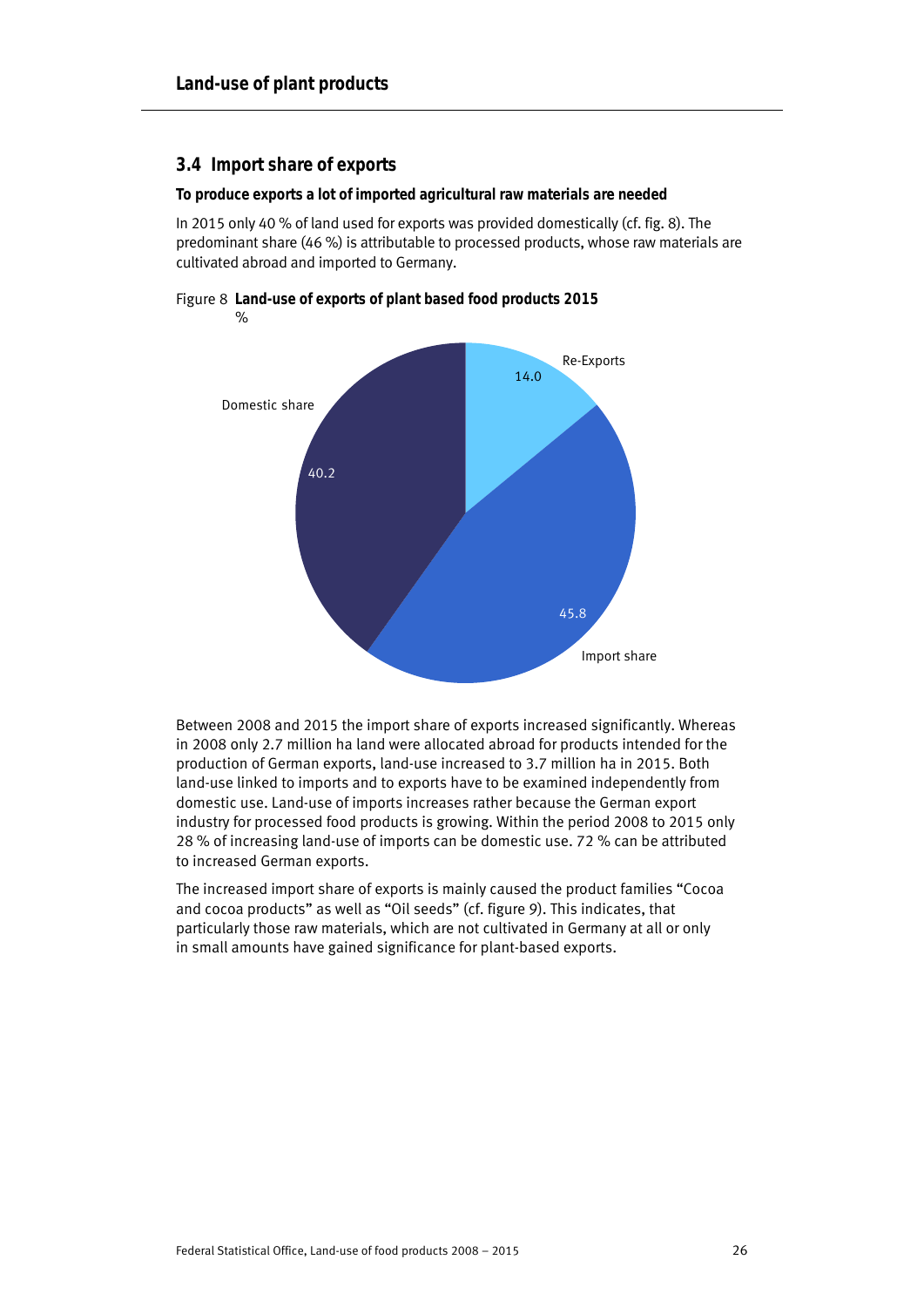

# **3.5 Domestic use of plant-based food products**

# **A high share of land-use for domestic consumption of luxury goods**

To determine land-use of domestic consumption imports have to be added to land-use on national territory, while exports need to be subtracted. Furthermore designated use of cultivated crop or processed products must be determined. Land-use of goods which are intended for feed, for energetic purposes or for industrial use has to be subtracted.<sup>4</sup>

j

<sup>4</sup> The designated use is not identified for all exported goods. For instance, exported wheat could be used abroad as feed or for nutrition purposes. To determine land-use of domestic consumption, first domestic consumption has to be determined independently from the designated use. Then the part of domestic consumption which is not related to nutrition purposes has to be subtracted.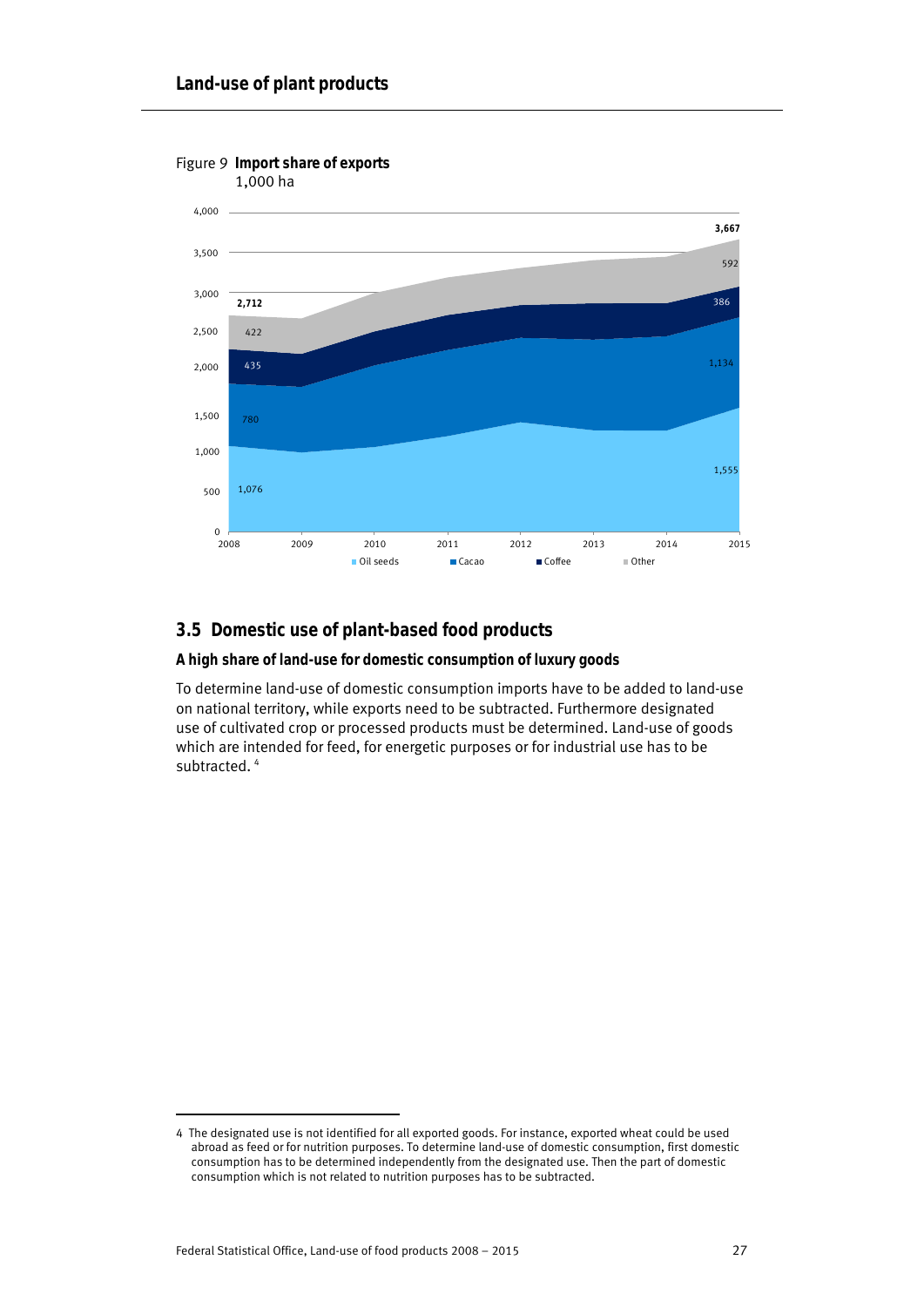

Figure 10 **Land-use of domestic consumption of food products** 

The results show a relatively constant course of land-use of domestic consumption of plant products (cf. figure 10). The rise of land-use of imports is not due to an increased domestic consumption, but predominantly the result of rising raw material demands for German exports. At the same time an increased part of the domestic agricultural land is used for energetic purposes.



Figure 11 **Land-use of imports intended for domestic use by food categories 2015**  %

Looking at the import share of domestic consumption there is a remarkable high share of luxury products (cf. figure 11). In 2015 luxury food products made up for 36 % of total land- use. The reason is high land-use of cocoa products and coffee.